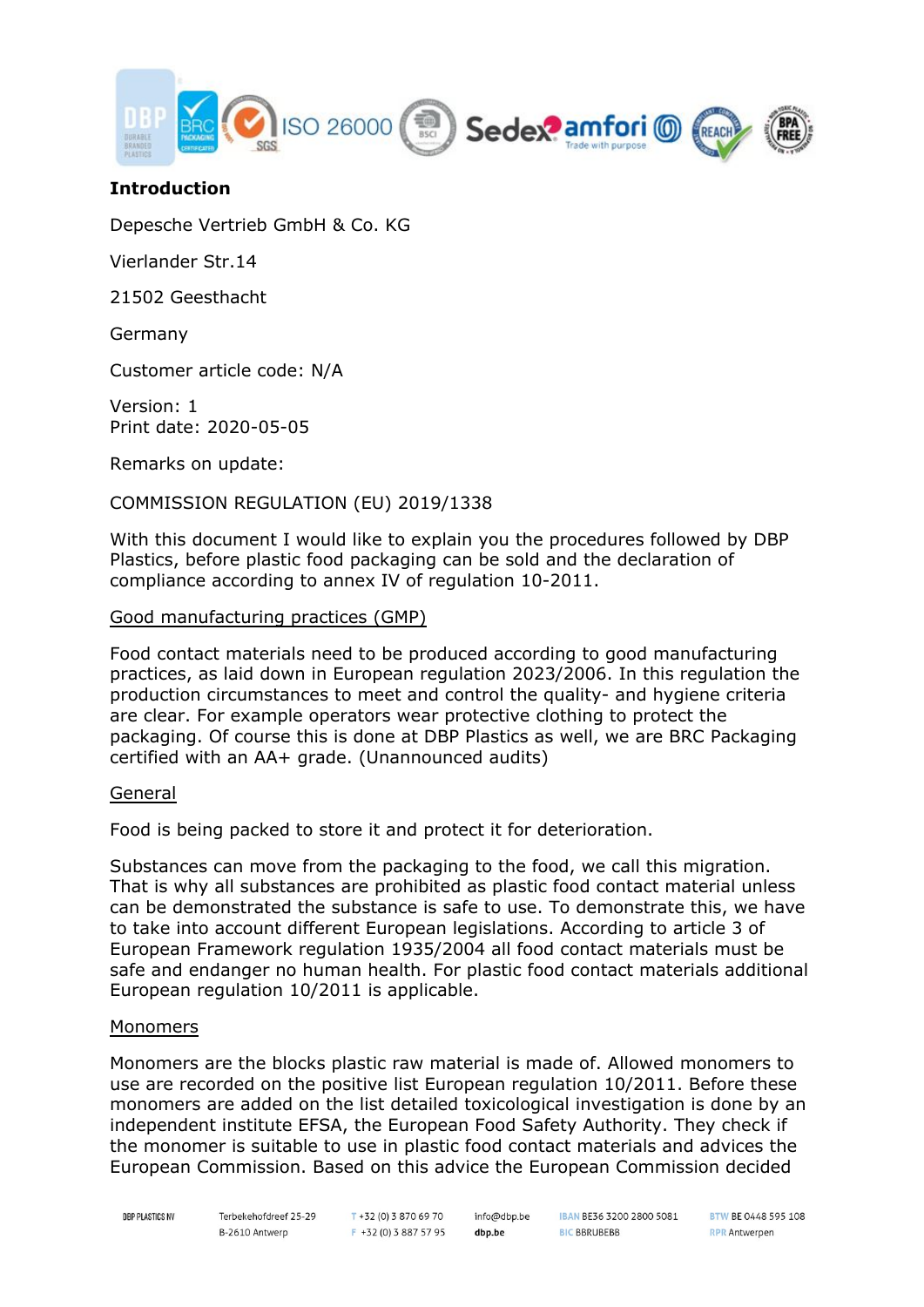to add the monomer on the positive list.

#### Additives

Additives are added to improve the plastic properties to achieve the requirements. These used additives are present on this same positive list as well and the same approval procedure is followed, like monomers.

#### Other used substances

Other used substances are on the European positive list, in regulations or legislations in other European member states or are investigated according to international allowed principles, and based on that considered as safe.

#### Phthalates

Tests with simulants according to European regulation 10/2011 demonstrated no phthalates could be detected. The detection limit was 0,02 ppm.

The polypropylene plastics we supply at DBP Plastics do not need these plasticizers to make them soft and flexible.

#### Bisphenol A and PVC

Based on statements from our raw material suppliers we are able to declare no Bisphenol A or PVC is present in our products. It is not intentionally added and not formed during our injection molding process.

For your information: Bisphenol A is formed during the production of polycarbonate.

At DBP Plastics we do not have polycarbonate or PVC products in our assortment.

#### Migration

Not only the raw materials must be tested to demonstrate they are food approved. Also on the finished products migration tests must be done. This is done at an independent accredited laboratory as written in article 1(32) of EU 10/2011. The total allowed amount of migrate-able substances is written in the European regulation and based on toxicological investigations.

At DBP Plastics we have the opinion plastic packaging can only be sold after detailed tests have been done to demonstrate the correct substances have been used and the movement of substances from the plastics to the food is in compliance.

DPB Plastics only sell products who comply to all food safety regulations.

#### Remark

This Declaration of Compliance is made in FOCOS, a software program supporting compliance work.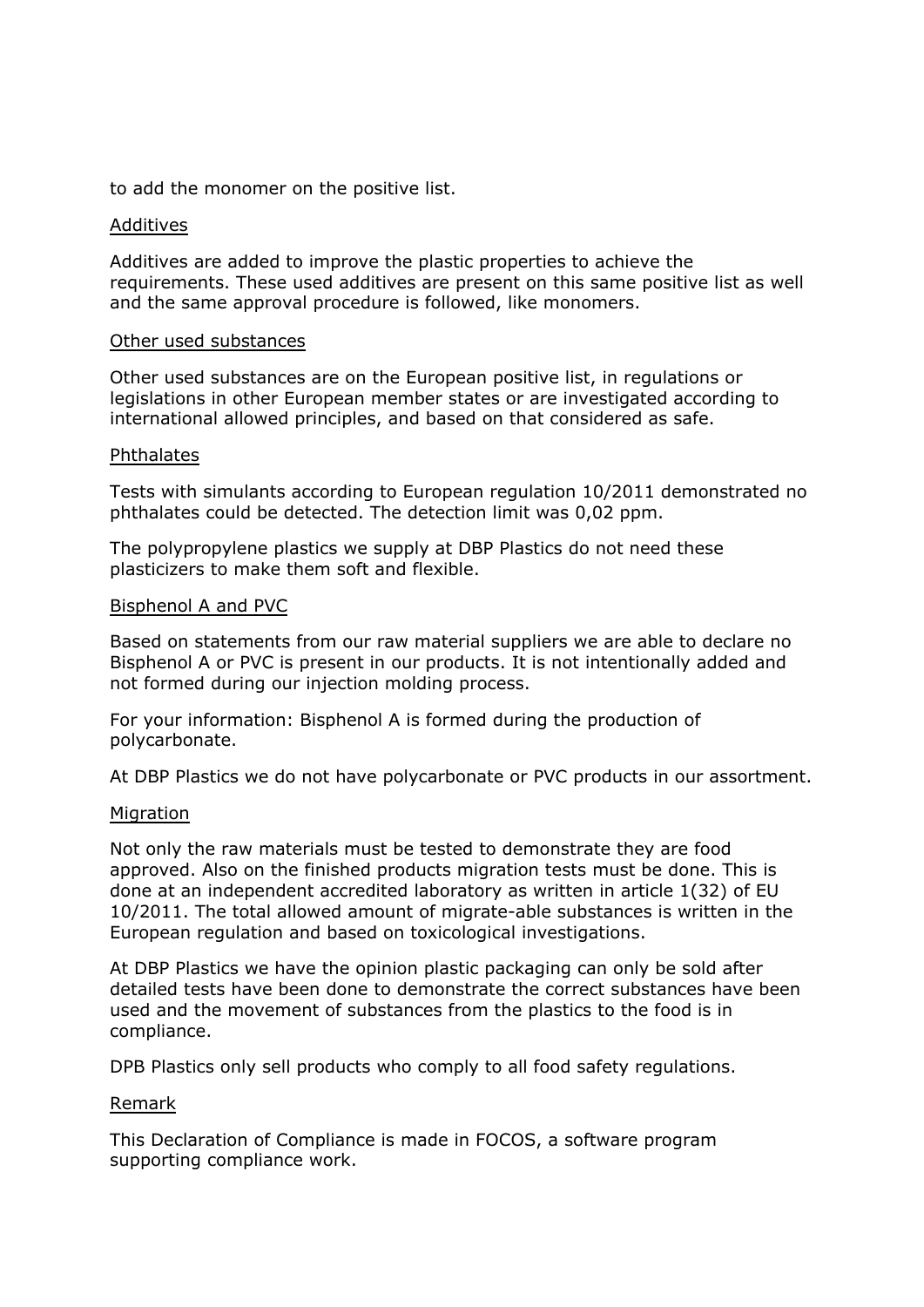According to the European technical guidelines for migration testing, family approach is used. Compliance work on substances with a specific migration limit (sml) is done on the highest concentration in generic raw materials in worst case scenarios (6 dm²/kg) based on overall migration results, 100% migration calculations, maximum thickness calculations, compliance declarations from our suppliers, additional specific migration tests (10ppb scans) or modelling with AKTS and MIGRATEST software (using the plastic properties, solubility, concentration of substance, molecular weight, time and temperature).

The specific migration test results are calculated based on the maximum concentration which I received under secrecy agreement from our suppliers. As these actual concentrations in the plastics are usually lower, the migration results in practice will be lower as well as written in this declaration. As modelling, based on literature details, are always overestimated, these migration results will be lower as well in practice. The overall migration results are published as measured. No correction is made because of the measuring accuracy from 2 mg/dm² (12 mg/kg) for the aqueous simulants acetic acid and ethanol and the 3 mg/dm² (18 mg/kg) for the vegetable oil simulant.

According to this family approach the DoC is valid for a product family and independent from the colours and in mould labels used (where appropriate) on the finished products.

According to paragraph 32 of regulation EU 10-2011, test results should be regarded as valid as long as formulations and processing conditions remain constant as part of a quality assurance system.

On every raw material overall migration tests are done. According to paragraph 16 article 1 of regulation EU 10-2011, migration tests shall be made available by the business operator to the national competent authorities on request. They do not need to be sent to customers.

All products have to be stored under clean, dry and odorless conditions.

If you have questions about this Declaration of Compliance, please contact the Quality Manager at DBP Plastics n.v.

Kind regards,

Alfred Olthof

DBP Plastics NV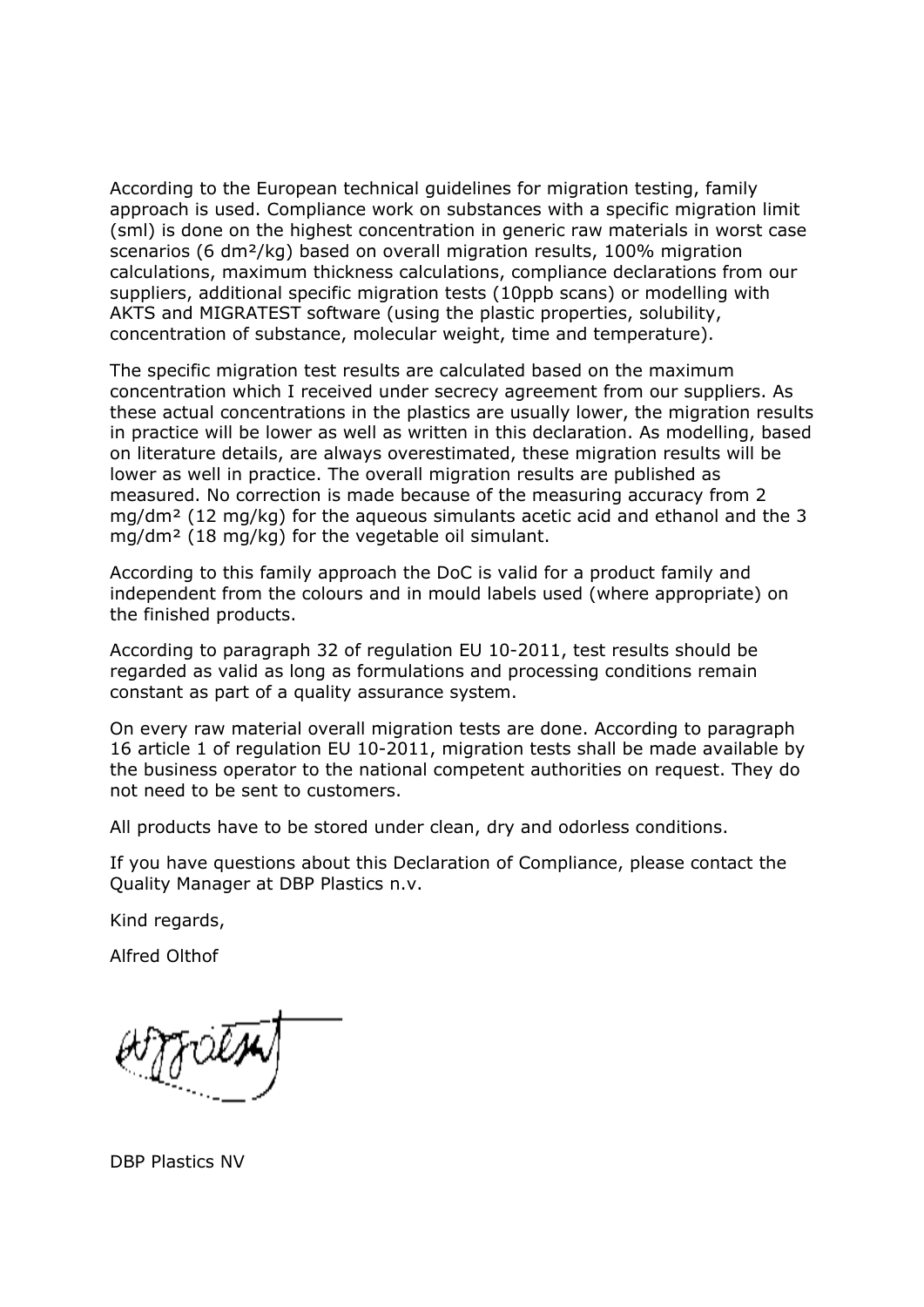Terbekehofdreef 25-29

2610 Antwerpen-Wilrijk

Belgium

# **1. Issued by**

DBP Plastics NV (Hereinafter referred to as "We", "Us", or "Our").

Terbekehofdreef 25-29

2610

Antwerpen-Wilrijk

Belgium

# **2. Manufactured/imported by**

DBP Plastics nv

Terbekehofdreef 25-29

2610 Wilrijk Belgium

# **3. Identity of the product**

V-000948 Snack box M829 (Hereinafter referred to as "Product").

Product type: Final material or article

Product description: V-000948 Snack box Princess Mimi

Compliance work based on: SCHAR RANDOM PASTA IML 6 dm<sup>2</sup>/kg

# **4. Issue date**

2019-11-25

## **5. Applicable legislation and purity confirmation**

## **European Commission Regulation definition:**

- REGULATION (EC) No 1935/2004 OF THE EUROPEAN PARLIAMENT AND OF THE COUNCIL of 27 October 2004 on materials and articles intended to come into contact with food and repealing Directives 80/590/EEC and 89/109/EEC,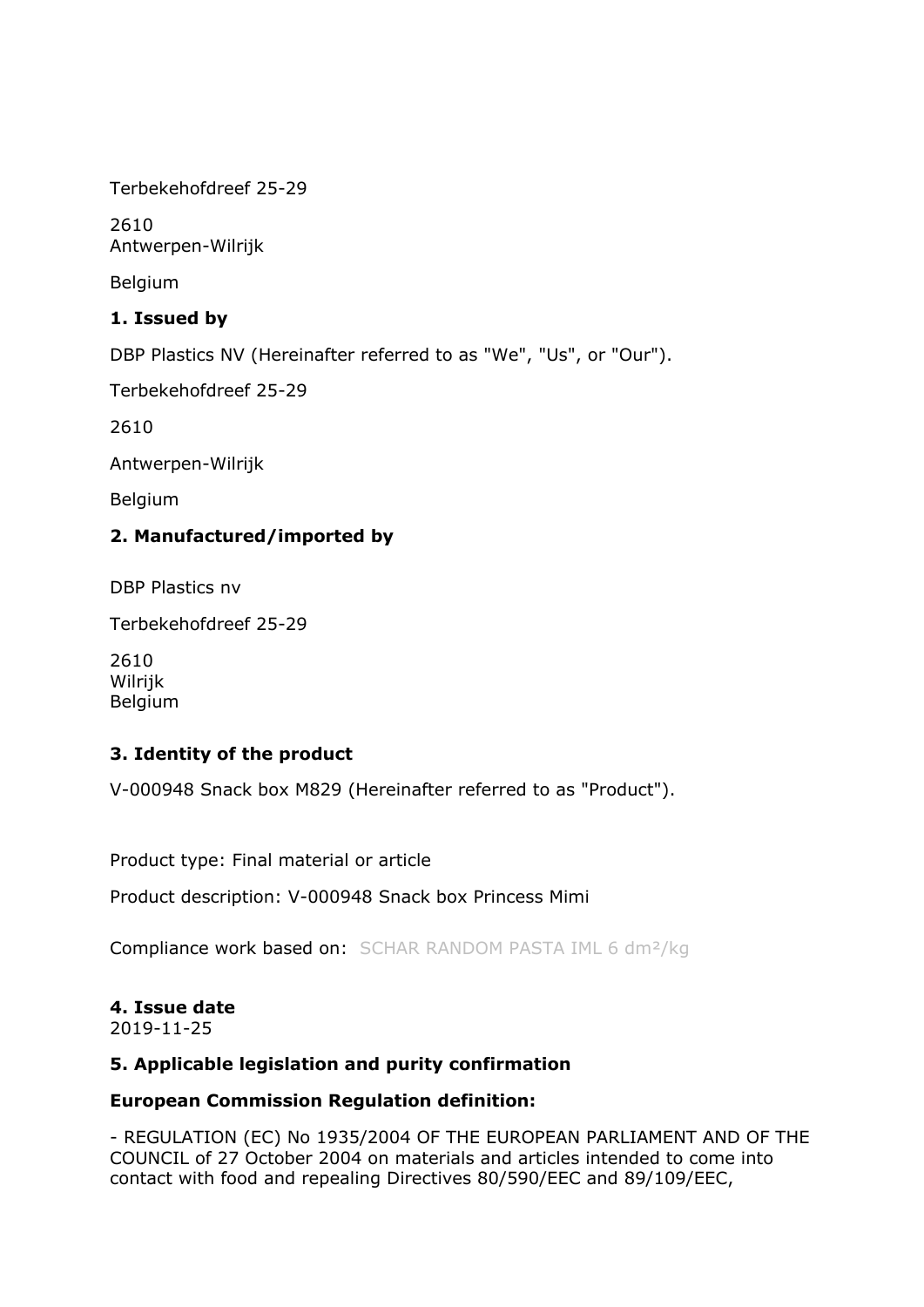(hereinafter referred to as "Regulation (EC) No 1935/2004").

- COMMISSION REGULATION (EC) No 2023/2006 of 22 December 2006 on good manufacturing practice for materials and articles intended to come into contact with food, amended up to COMMISSION REGULATION (EC) No 282/2008 of 27 March 2008, (hereinafter referred to as "Regulation (EC) No 2023/2006").

- COMMISSION REGULATION (EU) No 10/2011 of 14 January 2011 on plastic materials and articles intended to come into contact with food, amended up to Commission Regulation (EU) 2019/1338 of 29 August 2019., (hereinafter referred to as "Regulation (EU) No 10/2011").

- COMMISSION REGULATION (EC) No 282/2008 of 27 March 2008 on recycled plastic materials and articles intended to come into contact with foods and amending Regulation (EC) No 2023/2006, amended up to COMMISSION REGULATION (EU) 2015/1906 of 22 October 2015, (hereinafter referred to as "Regulation (EC) No 282/2008").

# **A. Europe**

## **i. Compliance with the requirements of the Framework Regulation**

- Regulation (EC) No 2023/2006; Good Manufacturing Practice (GMP): YES
- Article 3 of Regulation (EC) No 1935/2004; General safety aspects: YES
- Article 17 of Regulation (EC) No 1935/2004; Traceability: YES

## **ii. Compliance with the requirements of the Plastics Regulation**

Regulation (EU) No 10/2011: YES

Plastics used to produce this Product and not separated from the food by a functional barrier are manufactured from only monomers, other starting substances and additives authorized under Regulation (EU) No 10/2011.

#### **iii. Compliance with the requirements of the Recycled Plastics Regulation**

Regulation (EC) 282/2008: NOT APPLICABLE

## **iv. Other EU legislation**

| <b>Material</b> | Country | Legislation |
|-----------------|---------|-------------|
| aroup           |         |             |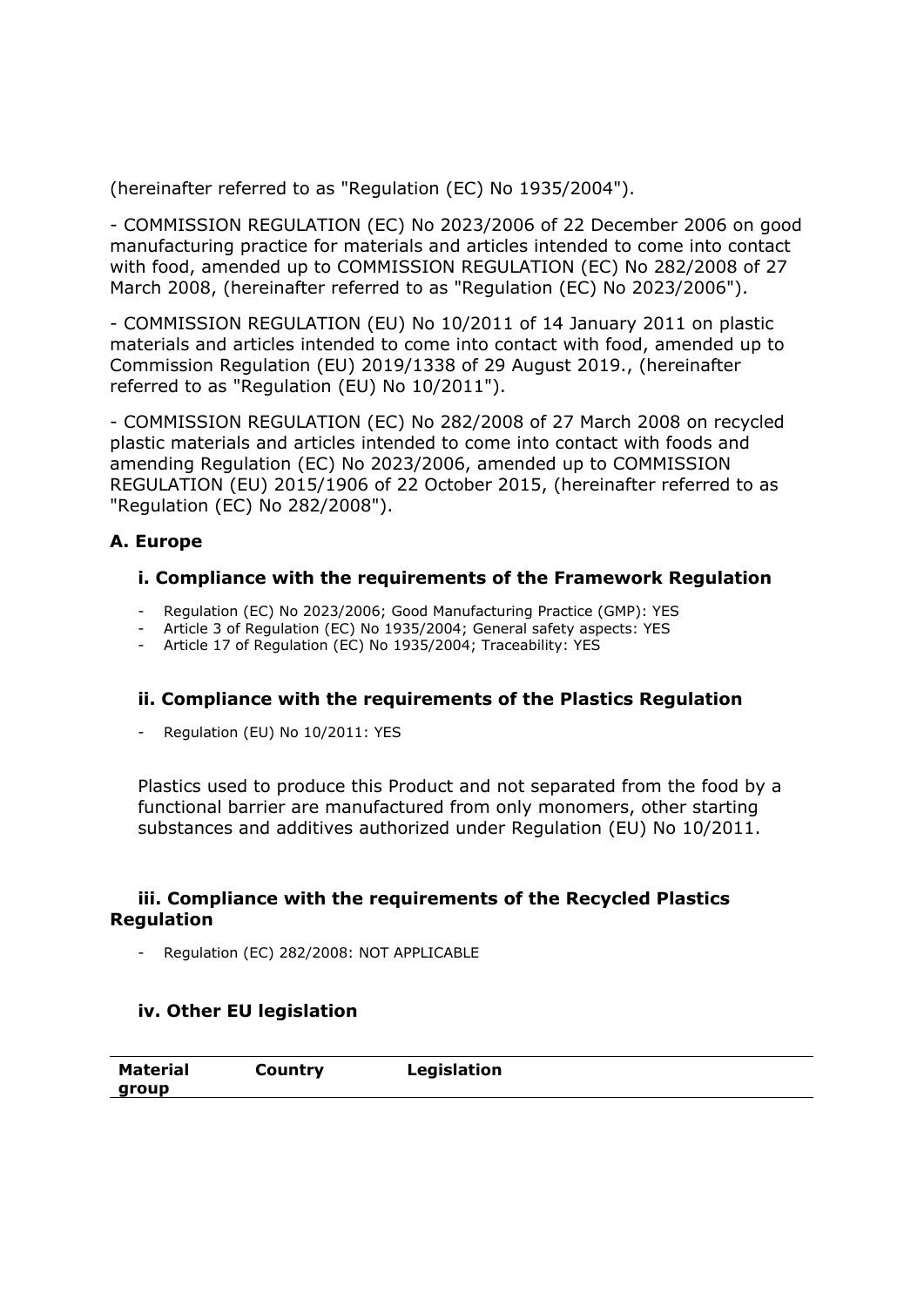| <b>PLASTICS</b> | Europe -                  | COMMISSION REGULATION (EU) No 10/2011 of                                                       |
|-----------------|---------------------------|------------------------------------------------------------------------------------------------|
|                 | 10/2011                   | 14 January 2011 on plastic materials and articles<br>intended to come into contact with food.  |
|                 |                           | Amended by:                                                                                    |
|                 |                           | Commission Implementing Regulation (EU) No                                                     |
|                 |                           | 321/2011 of 1 April 2011                                                                       |
|                 |                           | Commission Regulation (EU) No 1282/2011 of 28<br>November 2011                                 |
|                 |                           | Commission Regulation (EU) No 1183/2012 of 30<br>November 2012                                 |
|                 |                           | Commission Regulation (EU) No 202/2014 of 3<br>March 2014                                      |
|                 |                           | Commission Regulation (EU) No 2015/174 of 5<br>February 2015                                   |
|                 |                           | Commission Regulation (EU) No 2016/1416 of 24<br>August 2016                                   |
|                 |                           | Commission Regulation (EU) No 2017/752 of 28<br>April 2017                                     |
|                 |                           | Commission Regulation (EU) No 2018/79 of 18<br>January 2018                                    |
|                 |                           | Commission Regulation (EU) No 2018/213 of 12<br>February 2018                                  |
|                 |                           | Commission Regulation (EU) No 2018/831 of 5<br>June 2018                                       |
|                 |                           | Commission Regulation (EU) No 2019/37 of 10<br>January 2019                                    |
|                 |                           | Commission Regulation (EU) No 2019/1338 of 8<br>August 2019                                    |
|                 |                           | Specification of use                                                                           |
|                 |                           | n/a                                                                                            |
|                 | Europe -                  | COMMISSION REGULATION (EC) No 1895/2005 of                                                     |
|                 | 1895/2005                 | 18 November 2005 on the restriction of use of                                                  |
|                 |                           | certain epoxy derivatives in materials and articles<br>intended to come into contact with food |
|                 |                           | Specification of use                                                                           |
|                 |                           | n/a                                                                                            |
| PRINTING        | Europe -                  | Compliance with Article 3 of Regulation (EC) No                                                |
| <b>INKS</b>     | 1935/2004; non-<br>listed | 1935/2004 of non-listed intentionally added<br>substances is assessed in accordance with       |
|                 | intentionally             | internationally recognised scientific principles on                                            |
|                 | added                     | risk assessment.                                                                               |
|                 | substances                | Specification of use                                                                           |
|                 |                           | n/a                                                                                            |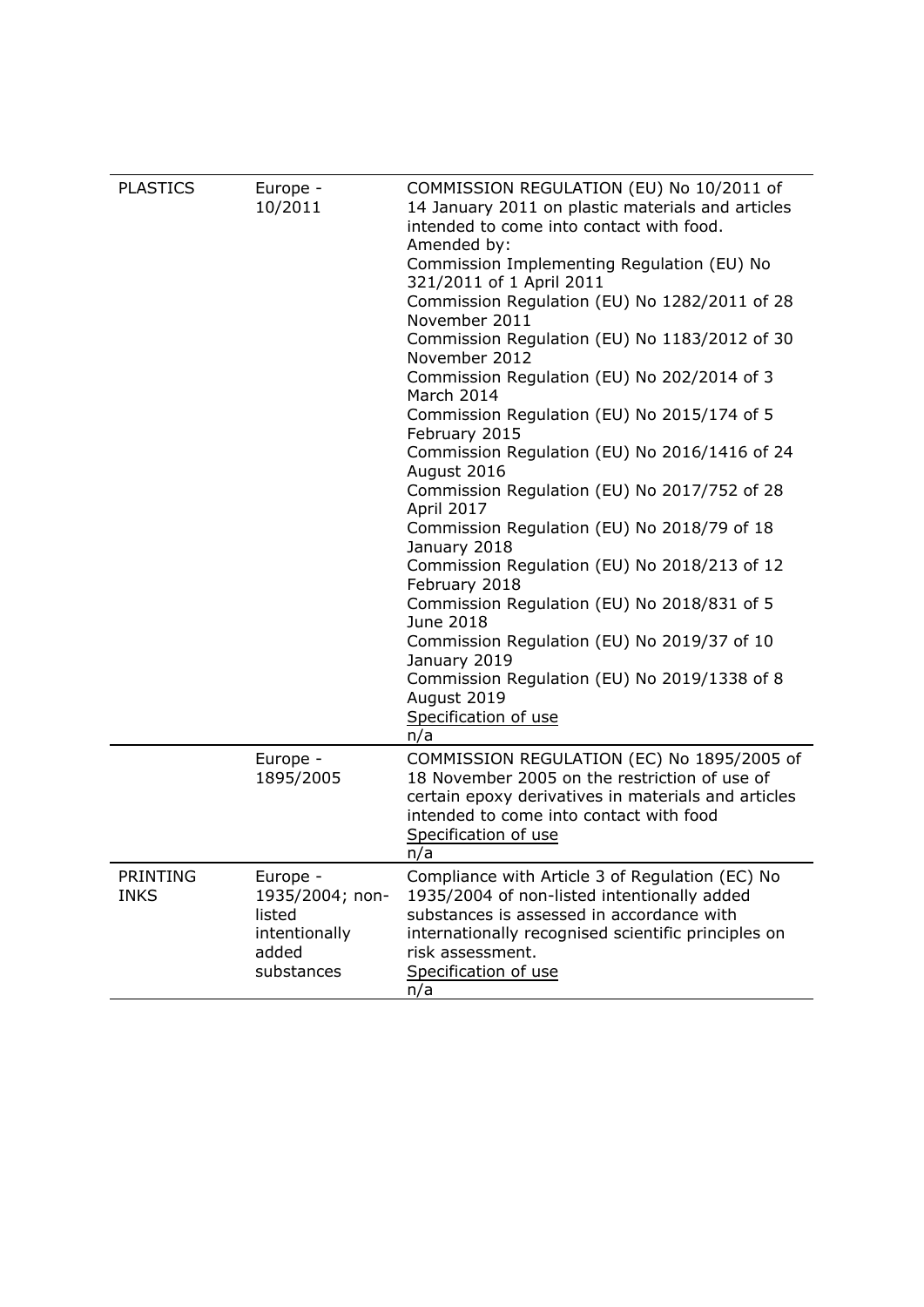| <b>PLASTICS</b>                 | Europe -<br>Article 19: NIAS | Article 19: Assessment of non intentionally added<br>substances (NIAS) not included in the Union list<br>Compliance with Article 3 of Regulation (EC)<br>No 1935/2004 of substances referred to in<br>Articles $6(1)$ , $6(2)$ , $6(4)$ , $6(5)$ and $14(2)$ of this<br>Regulation which are not covered by an inclusion<br>in Annex I to this Regulation shall be assessed in<br>accordance with internationally recognised<br>scientific principles on risk assessment.<br>Specification of use<br>n/a |
|---------------------------------|------------------------------|----------------------------------------------------------------------------------------------------------------------------------------------------------------------------------------------------------------------------------------------------------------------------------------------------------------------------------------------------------------------------------------------------------------------------------------------------------------------------------------------------------|
| <b>COLOURANTS</b><br>& PIGMENTS | Europe - CoE<br>AP(89)1      | Council of Europe Resolution AP (89) 1 on the use<br>of colorants in plastic materials coming into<br>contact with food.<br>Specification of use<br>n/a                                                                                                                                                                                                                                                                                                                                                  |

# **B. Member State legislation and non-European legislation**

Intentionally added substances not subject to listing in Annex I according to Article 6 of Regulation (EU) No 10/2011, and other components made from nonplastic materials, are either risk assessed in accordance with Article 3 of Regulation (EC) No 1935/2004 or comply with the requirements of the legislation listed below.

|                          | <b>National legislation in EU Member States</b> |                                                                                                                                                                                                                     |  |
|--------------------------|-------------------------------------------------|---------------------------------------------------------------------------------------------------------------------------------------------------------------------------------------------------------------------|--|
| <b>Material</b><br>group | <b>Country</b>                                  | Legislation                                                                                                                                                                                                         |  |
| <b>PLASTICS</b>          | Austria                                         | Kunststoffverordnung Nr. 476/2003 as amended<br>up to 45/2011.<br>Specification of use<br>n/a                                                                                                                       |  |
|                          | Belgium                                         | Koninklijk besluit van 3 juli 2005 betreffende<br>materialen en voorwerpen van kunststof bestemd<br>om met voedingsmiddelen in aanraking te komen,<br>as amended up to KB 10/2/2011.<br>Specification of use<br>n/a |  |
|                          | Czech Republic                                  | Vyhláška Ministerstva zdravotnictví ?. 38/2001<br>Sb., o hygienických požadavcích na výrobky<br>ur?ené pro styk s potravinami a pokrmy, as<br>amended up to 111/2011 Sb<br>Specification of use<br>n/a              |  |
|                          | <b>Denmark</b>                                  | BEK nr 822 af 26/06/2013 Bekendtgørelse om<br>fødevarekontaktmaterialer.<br>Specification of use<br>n/a                                                                                                             |  |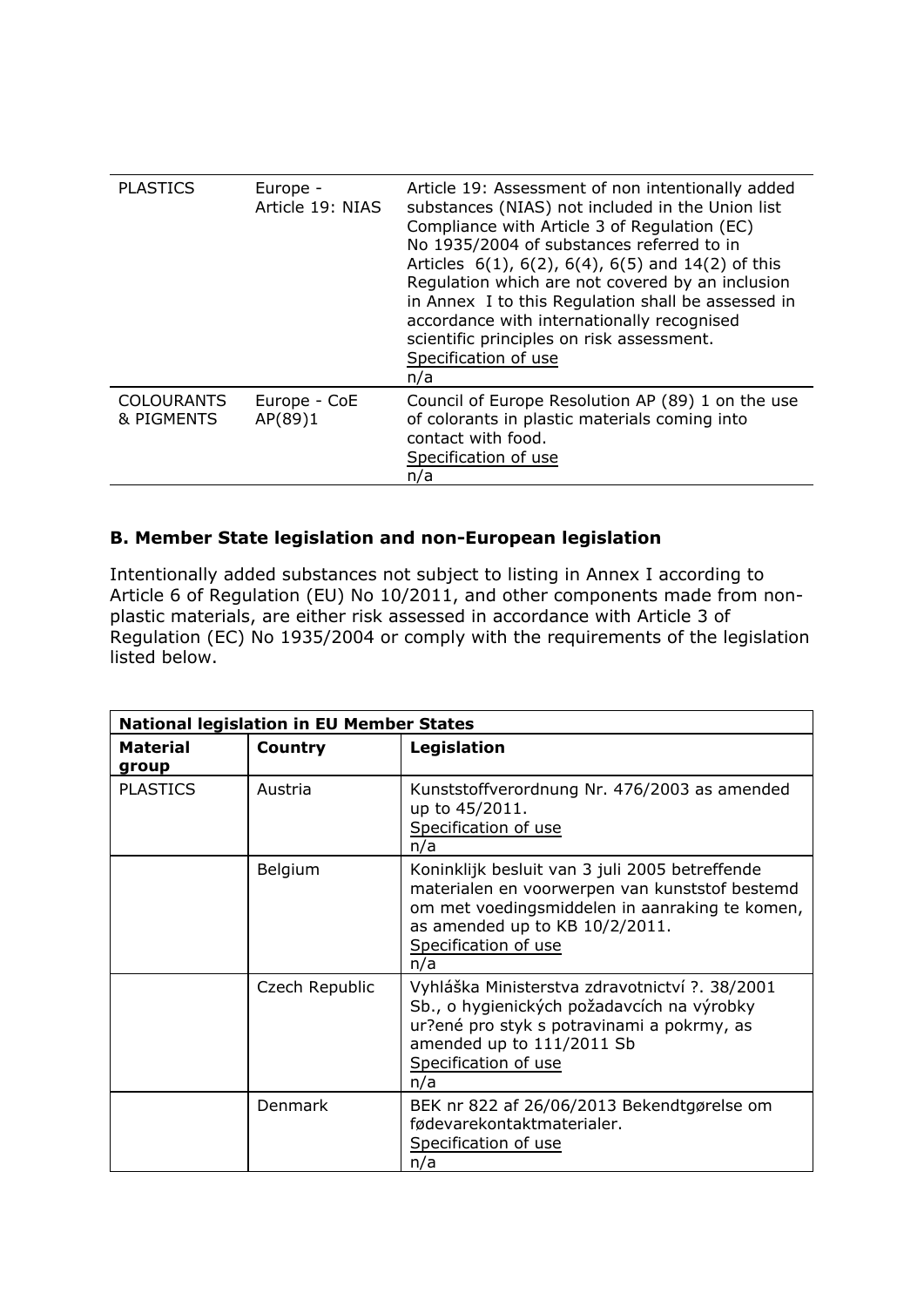| Finland                                        | KTM Asetukset 953/2002 as amended up to<br>106/2011<br>Specification of use<br>n/a                                                                                                                                                                                                                                                                                |
|------------------------------------------------|-------------------------------------------------------------------------------------------------------------------------------------------------------------------------------------------------------------------------------------------------------------------------------------------------------------------------------------------------------------------|
| France                                         | Arrêté du 2 janvier 2003 relatif aux matériaux et<br>objets en matière plastique mis ou destinées à<br>être mis au contact des denrées, produits et<br>boissons alimentaires J.O. du 9/01/2003, p.1771<br>as amended up to Arrêté du 1er avril 2011<br>Specification of use<br>n/a                                                                                |
| Germany - Food<br>and Feed law                 | Legislation is made under powers of the<br>Lebensmittel- und Futtermittelgesetzbuch [Food<br>and Feed law]. Bedarfsgegenständeverordnung v.<br>23.12.1997, including LFGB § 30, 31 and 33 as<br>amended up to Verordnung vom 15 Februar 2016<br>(BGBI. I S. 198).<br>Specification of use<br>n/a                                                                  |
| Greece                                         | Υπουργική Απόφαση υπ'αριθ. 458/2003 as<br>amended up to $AX\Sigma$ decision no 6/2011<br>Specification of use<br>n/a                                                                                                                                                                                                                                              |
| Ireland                                        | European Communities (Plastics and other<br>materials)(Contact with food) Regulations, 2007<br>(S.I. No. 587 of 2007) as amended up to<br>amendment No. 2 Regulations 2010 (S.I. No.<br>301 of 2010)<br>Specification of use<br>n/a                                                                                                                               |
| Italy                                          | Ministerial Decree of 21 March 1973 as amended<br>up to Decreto 16 febbraio 2011<br>Specification of use<br>n/a                                                                                                                                                                                                                                                   |
| Luxembourg                                     | Mémorial A nº 194 du 07.12.2005 as amended up<br>to Mémorial A nº 27 du 14.02.2011<br>Specification of use<br>n/a                                                                                                                                                                                                                                                 |
| Netherlands -<br>Hoofdstuk I -<br>Kunststoffen | Regeling van de Minister van Volksgezondheid,<br>Welzijn van 14 maart 2014, kenmerk 328583-<br>117560-VGP, houdende vaststelling van de<br>Warenwetregeling verpakkingen en<br>gebruiksartikelen die in contact komen met<br>levensmiddelen (Warenwetregeling verpakkingen<br>en gebruiksartikelen).<br>Hoofdstuk I - Kunststoffen<br>Specification of use<br>n/a |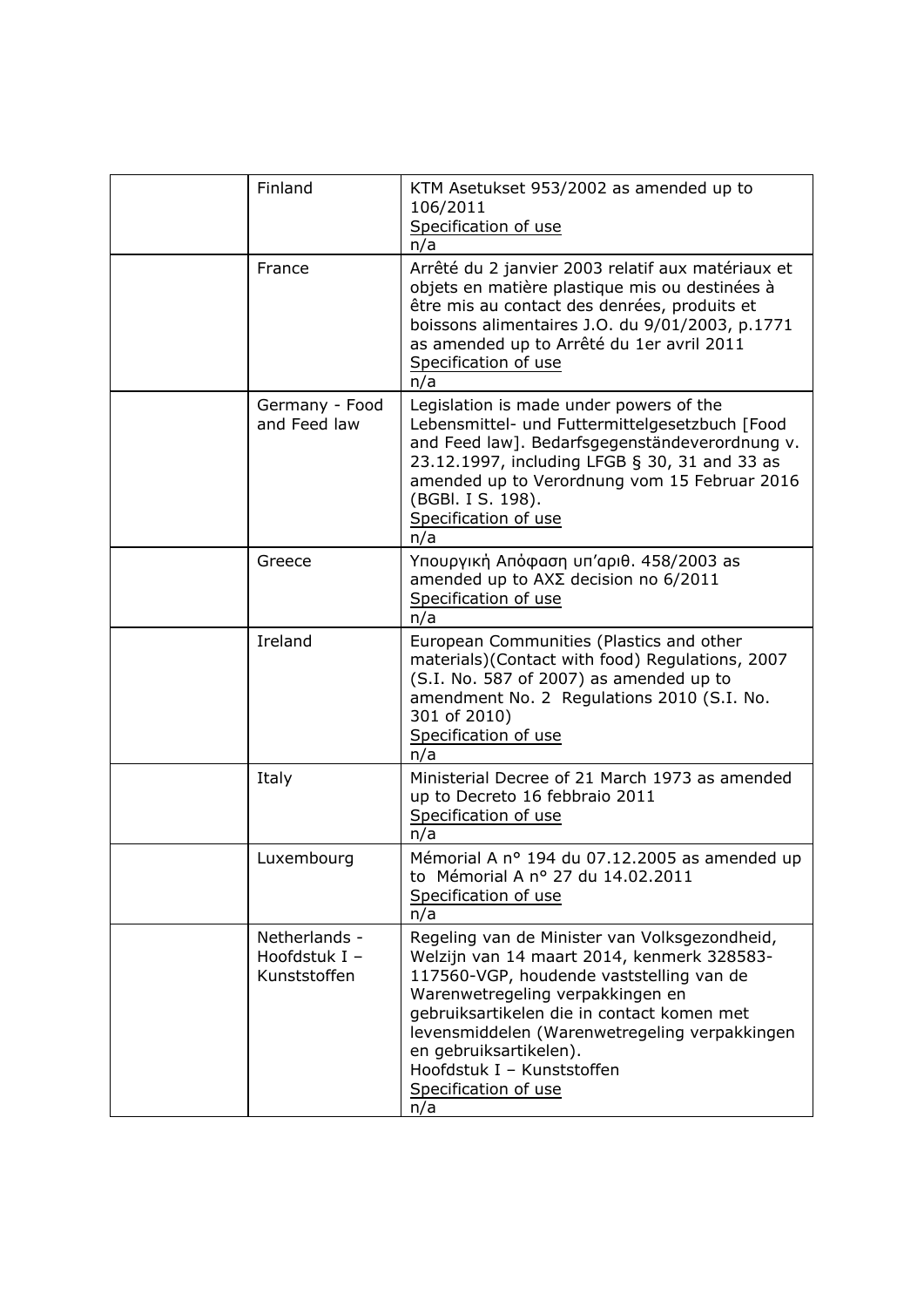| Norway         | Regulations 21 December 1993 No 1381 on<br>materials and articles intended to come into<br>contact with foodstuffs Chapter I General<br>regulations as amended up to 2013-05-03-461.<br>Specification of use<br>n/a                                   |
|----------------|-------------------------------------------------------------------------------------------------------------------------------------------------------------------------------------------------------------------------------------------------------|
| Portugal       | Decreto Lei N. 29/2009 of 2/2/2009<br>Specification of use<br>n/a                                                                                                                                                                                     |
| Spain          | Real Decreto 847/2011, de 17 de junio, por el<br>que se establece la lista positiva de sustancias<br>permitidas para la fabricación de materiales<br>poliméricos destinados a entrar en contacto con<br>los alimentos.<br>Specification of use<br>n/a |
| Sweden         | Statens livsmedelsverks kungörelse LIVSFS<br>2003:2 as amended up toLIVSFS 2011:2<br>Specification of use<br>n/a                                                                                                                                      |
| United Kingdom | Plastic Materials and Articles in Contact with Food<br>(England) Regulations 2009, as amended up to<br>REGULATIONS 2011 No. 231<br>Specification of use<br>n/a                                                                                        |

| Legislation for countries outside the EU |                                              |                                                                                                                                                                                                                                                                                              |
|------------------------------------------|----------------------------------------------|----------------------------------------------------------------------------------------------------------------------------------------------------------------------------------------------------------------------------------------------------------------------------------------------|
| <b>Material</b><br>group                 | Country                                      | Legislation                                                                                                                                                                                                                                                                                  |
| <b>PLASTICS</b>                          | Switzerland                                  | 817.023.21 Ordonnance du DFI du 23 novembre<br>2005 sur les objets et matériaux as amended up<br>to législatif 4 avril 2011 RO 2011 1411<br>Specification of use<br>n/a                                                                                                                      |
| <b>PRINTING</b><br><b>INKS</b>           | Switzerland -<br>Printing inks -<br>Annex 10 | Annex 10 of the DFI Ordinance on Materials and<br>Objects to come into contact with foodstuffs. List<br>of substances permitted for the manufacture of<br>packaging inks and requirements relating thereto<br>(Edition: 1.1 - Entry into force: May 1, 2017).<br>Specification of use<br>n/a |
|                                          | Switzerland -<br>Printing inks -<br>Annex 6  | Annex 6 of the Ordinance of the FDHA on articles<br>and materials of 23 November 2005 (RS<br>817.023.21): Lists of permitted substances for<br>the manufacture of packaging inks, subject to the<br>requirements set out therein<br>Specification of use<br>n/a                              |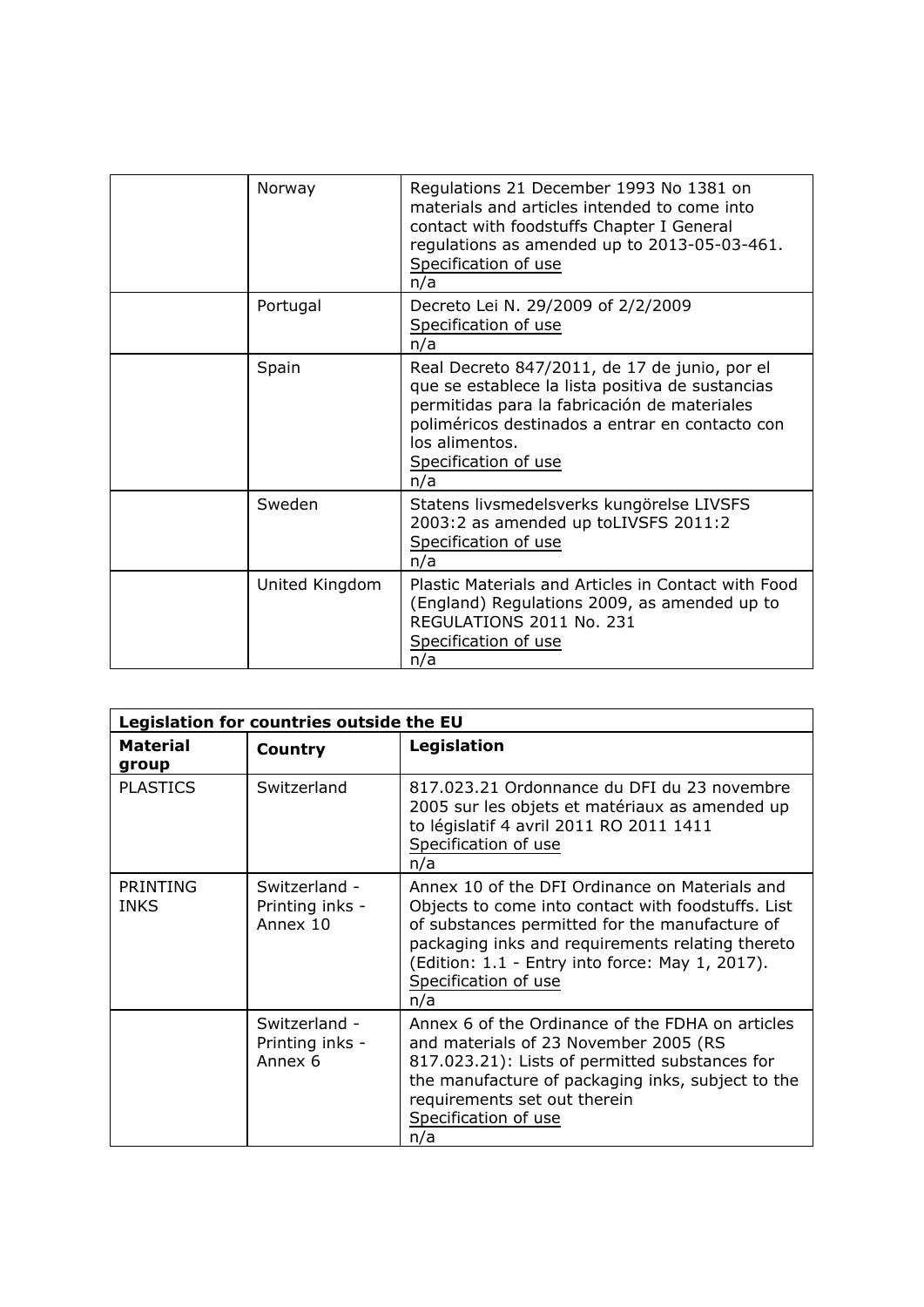| <b>PLASTICS</b> | United States - $\S$<br>177.1520 | TITLE 21--FOOD AND DRUGS<br>CHAPTER I--FOOD AND DRUG ADMINISTRATION<br>DEPARTMENT OF HEALTH AND HUMAN SERVICES<br>SUBCHAPTER B--FOOD FOR HUMAN<br>CONSUMPTION (CONTINUED)                                                |
|-----------------|----------------------------------|--------------------------------------------------------------------------------------------------------------------------------------------------------------------------------------------------------------------------|
|                 |                                  | PART 177<br>INDIRECT FOOD ADDITIVES:<br><b>POLYMERS</b><br>B--Substances for Use as Basic Components of<br>Single and Repeated Use Food Contact Surfaces<br>§ 177.1520 - Olefin polymers.<br>Specification of use<br>n/a |

# **C. Non-intentionally added substances**

Non-intentionally added substances in plastics, according to Article 6(4a) of Regulation (EU) No 10/2011, and in non-plastic materials, are risk assessed in accordance with Article 3 of Regulation (EC) No 1935/2004. Adequate information on non-intentionally added substances can be found in section 6A of this document.

# **D. Overall migration limit**

This product complies with the overall migration limit tested under the following conditions:

#### **Simulants**

- B: Acetic acid 3% (w/v)
- D1: Ethanol 50% (v/v)

- D2: Vegetable oil. This may be any vegetable oil with a fatty acid distribution as described in EC 10/2011.

| <b>Test conditions</b>       |                         |                                                                                                                                                                                                                                                       |                                                                                  |
|------------------------------|-------------------------|-------------------------------------------------------------------------------------------------------------------------------------------------------------------------------------------------------------------------------------------------------|----------------------------------------------------------------------------------|
| <b>Test</b><br><b>Number</b> | <b>Test conditions</b>  | <b>Intended food</b><br>contact conditions                                                                                                                                                                                                            | <b>Covers also food</b><br>contact conditions<br>described for                   |
| OM <sub>2</sub>              | 10 d at 40 $^{\circ}$ C | Any long term storage<br>at room temperature<br>or below, including<br>when packaged under<br>hot-fill conditions,<br>and/or heating up to a<br>temperature T where<br>70 °C ≤ T ≤ 100 °C<br>for a maximum of $t =$<br>$120/2^(T-70)/10)$<br>minutes. | Test OM2 covers also<br>food contact<br>conditions described<br>for OM1 and OM3. |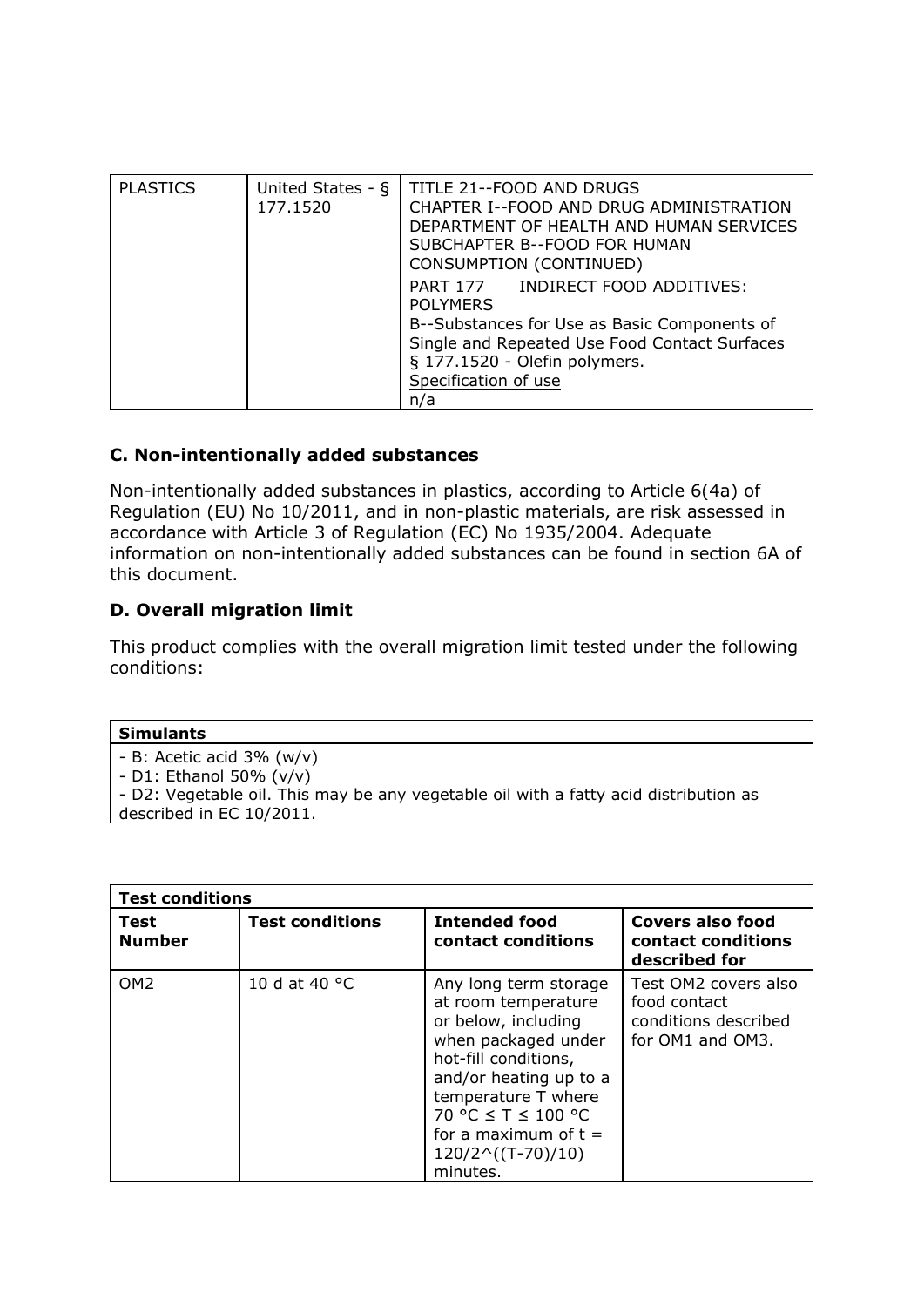## **E. Organoleptic properties**

We have not determined whether a material or final article that is produced with this Product will induce an unacceptable change in the composition of the food or will cause deterioration of the organoleptic properties of the food. It is the responsibility of the downstream user to perform these tests.

# **6. Limits, restrictions and compositional specifications**

# **A. Limits and restrictions of non-listed substances**

| Europe - 1935/2004; non-listed intentionally added substances PRINTING INKS |                                                                      |                                     |
|-----------------------------------------------------------------------------|----------------------------------------------------------------------|-------------------------------------|
| Benzoylbenzoate, esters with branched<br>polyols                            | CAS number: n.a.<br>Reference number: -                              | Fat-reduction<br>factor:<br>unknown |
| <b>Maximum concentration: -</b>                                             | <b>Maximum Use Level:</b><br>n/a                                     |                                     |
| <b>Restrictions and specifications</b>                                      |                                                                      |                                     |
| SML:                                                                        | <b>SML(T) Remark:</b>                                                |                                     |
| $(1)$ 0,05 mg/kg                                                            | (1) SML= 0,05; under re-evaluation                                   |                                     |
|                                                                             | <b>Notes:</b><br>A-list: List of photoinitiators                     |                                     |
| <b>Screening method: Other</b>                                              | <b>Migration results: -</b>                                          |                                     |
|                                                                             |                                                                      |                                     |
| Europe - CoE AP(89)1 COLOURANTS & PIGMENTS                                  |                                                                      |                                     |
| Copper Phthalocyanine                                                       | CAS number: -<br>Reference number: -                                 | Fat-reduction<br>factor:<br>unknown |
| <b>Maximum concentration: 0,233 %</b>                                       | <b>Maximum Use Level:</b><br>n/a                                     |                                     |
| <b>Restrictions and specifications</b>                                      |                                                                      |                                     |
| No                                                                          |                                                                      |                                     |
| <b>Screening method: Other</b>                                              | <b>Migration results: -</b>                                          |                                     |
|                                                                             |                                                                      |                                     |
| Switzerland - Printing inks - Annex 10 PRINTING INKS                        |                                                                      |                                     |
| Pigment Orange 64 (C.I. 12760)                                              | CAS number: 0072102-<br>$84 - 2$<br>Reference number: SO nr:<br>4010 | Fat-reduction<br>factor:            |
| <b>Maximum concentration: -</b>                                             | <b>Maximum Use Level:</b><br>n/a                                     |                                     |
| <b>Restrictions and specifications</b>                                      |                                                                      |                                     |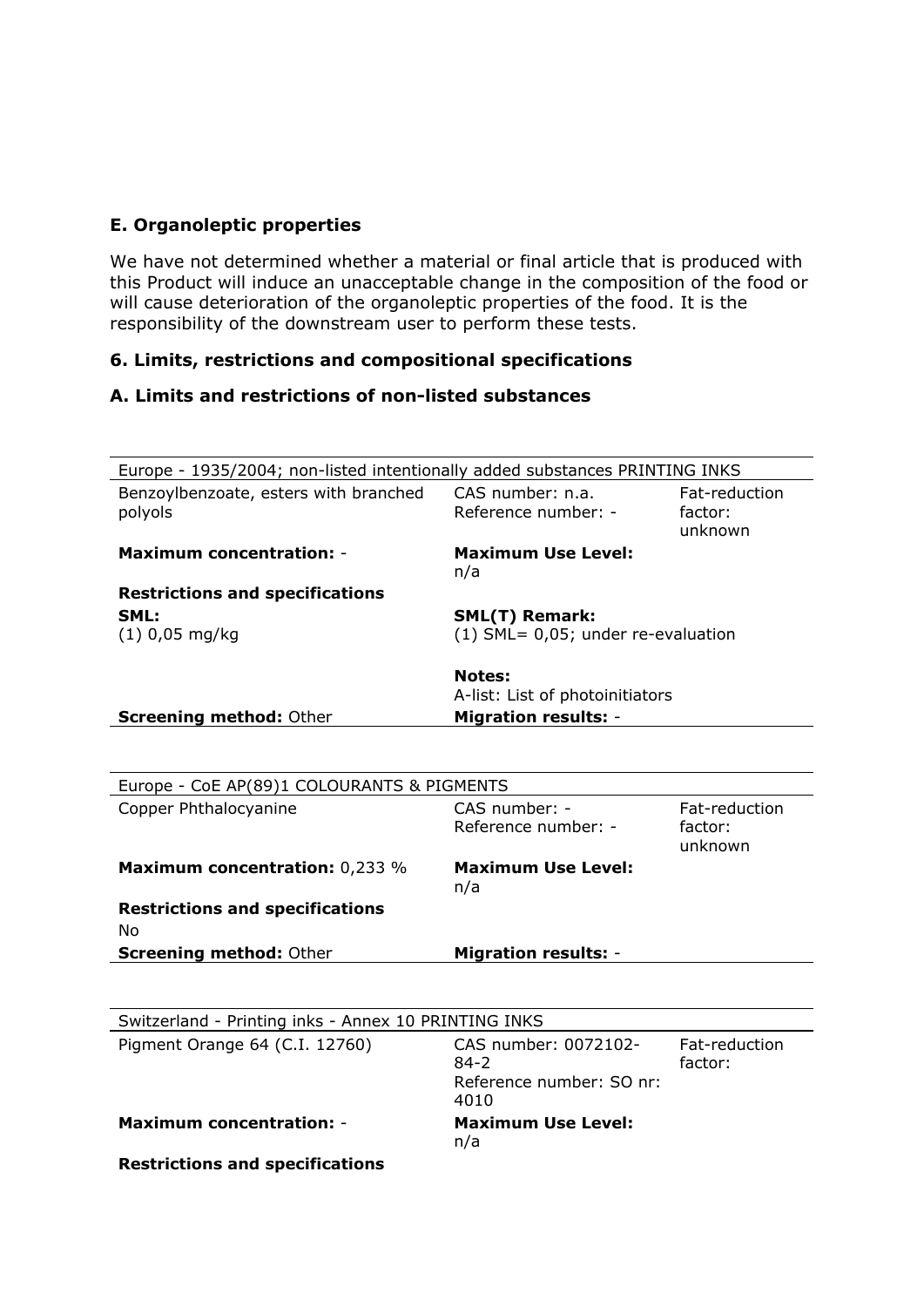| <b>Screening method: Overall migration</b><br>test  | <b>Migration results: -</b>                         |                                     |
|-----------------------------------------------------|-----------------------------------------------------|-------------------------------------|
|                                                     |                                                     |                                     |
| Switzerland - Printing inks - Annex 6 PRINTING INKS |                                                     |                                     |
| Siloxanes and silicones, di-Me, Me<br>hydrogen      | CAS number: 0068037-<br>59-2<br>Reference number: - | Fat-reduction<br>factor:<br>unknown |
| <b>Maximum concentration: -</b>                     | <b>Maximum Use Level:</b><br>n/a                    |                                     |
| <b>Restrictions and specifications</b>              |                                                     |                                     |
| SML:                                                |                                                     |                                     |
| $(1)$ 0,01 mg/kg<br><b>Screening method: Other</b>  | <b>Migration results: -</b>                         |                                     |
|                                                     |                                                     |                                     |
|                                                     |                                                     |                                     |
| Switzerland - Printing inks - Annex 6 PRINTING INKS |                                                     |                                     |
| Benzoylbenzoate, esters with branched<br>polyols    | CAS number: n.a.<br>Reference number: -             | Fat-reduction<br>factor:<br>unknown |
| <b>Maximum concentration: -</b>                     | <b>Maximum Use Level:</b><br>n/a                    |                                     |
| <b>Restrictions and specifications</b>              |                                                     |                                     |
| SML:                                                |                                                     |                                     |
| $(1)$ 0,05 mg/kg<br><b>Screening method: Other</b>  | <b>Migration results: -</b>                         |                                     |
|                                                     |                                                     |                                     |
|                                                     |                                                     |                                     |
| Switzerland - Printing inks - Annex 6 PRINTING INKS |                                                     |                                     |
| Ammoniumperoxodisulfat                              | CAS number: 0007727-                                | Fat-reduction                       |
|                                                     | $54-0$<br>Reference number: -                       | factor:<br>unknown                  |
| <b>Maximum concentration: -</b>                     | <b>Maximum Use Level:</b>                           |                                     |
|                                                     | n/a                                                 |                                     |
| <b>Restrictions and specifications</b>              |                                                     |                                     |
| SML:<br>$(1)$ 0,01 mg/kg                            |                                                     |                                     |
| <b>Screening method: Other</b>                      | <b>Migration results: -</b>                         |                                     |
|                                                     |                                                     |                                     |
|                                                     |                                                     |                                     |
| Switzerland - Printing inks - Annex 6 PRINTING INKS |                                                     |                                     |
| Di-tert-butylperoxid                                | CAS number: 0000110-                                | Fat-reduction                       |
|                                                     | $05 - 4$<br>Reference number: -                     | factor:<br>unknown                  |
| <b>Maximum concentration: -</b>                     | <b>Maximum Use Level:</b><br>n/a                    |                                     |

No **SML(T) Remark:** (1) A-list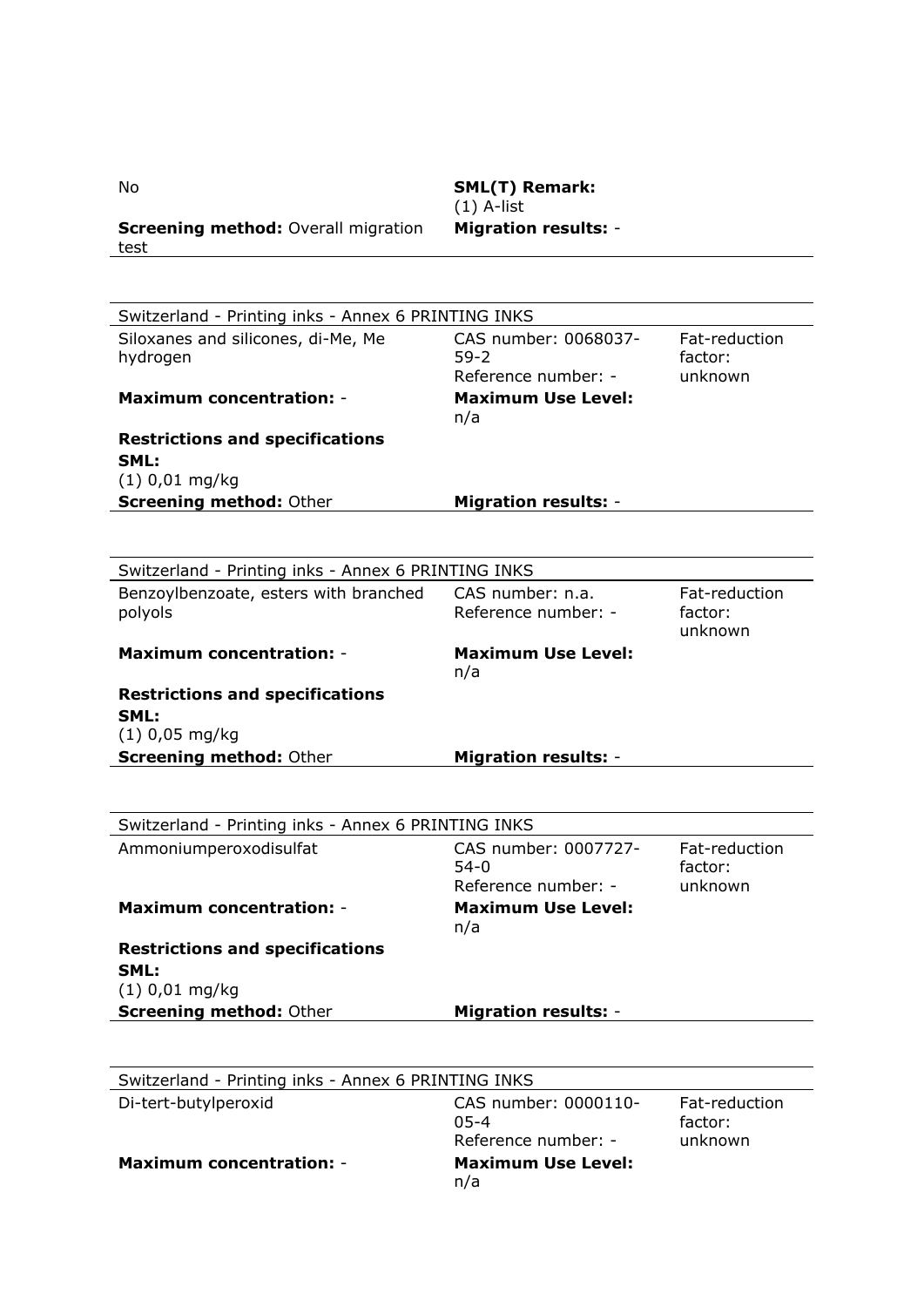**Restrictions and specifications SML:** (1) 0,01 mg/kg **Screening method:** Other **Migration results:** -

| Switzerland - Printing inks - Annex 6 PRINTING INKS |                                        |                          |
|-----------------------------------------------------|----------------------------------------|--------------------------|
| butanone oxime                                      | CAS number: 0000096-<br>29-7           | Fat-reduction<br>factor: |
|                                                     | Reference number: -                    | unknown                  |
| <b>Maximum concentration: -</b>                     | <b>Maximum Use Level:</b><br>n/a       |                          |
| <b>Restrictions and specifications</b>              |                                        |                          |
| SML:                                                |                                        |                          |
| $(1)$ 0,01 mg/kg                                    |                                        |                          |
| <b>Screening method: Other</b>                      | <b>Migration results: -</b>            |                          |
|                                                     |                                        |                          |
| Switzerland - Printing inks - Annex 6 PRINTING INKS |                                        |                          |
| phenothiazine                                       | CAS number: 0000092-                   | Fat-reduction            |
|                                                     | $84 - 2$                               | factor:                  |
|                                                     | Reference number: -                    | unknown                  |
| <b>Maximum concentration: -</b>                     | <b>Maximum Use Level:</b><br>n/a       |                          |
| <b>Restrictions and specifications</b>              |                                        |                          |
| SML:                                                |                                        |                          |
| $(1)$ 0,01 mg/kg                                    |                                        |                          |
| <b>Screening method: Other</b>                      | <b>Migration results: -</b>            |                          |
|                                                     |                                        |                          |
| Switzerland - Printing inks - Annex 6 PRINTING INKS |                                        |                          |
| Hexane, 1,6-diisocyanato-,                          | CAS number: 0028182-                   | Fat-reduction            |
| homopolymer                                         | 81-2                                   | factor:                  |
|                                                     | Reference number: -                    | Unknown                  |
| <b>Maximum concentration: -</b>                     | <b>Maximum Use Level:</b><br>n/a       |                          |
| <b>Restrictions and specifications</b>              |                                        |                          |
| SML:                                                | <b>SML(T) Remark:</b>                  |                          |
| $(1)$ 0,01 mg/kg                                    | (1) B-list: List of binders (monomers) |                          |
| <b>Screening method: Other</b>                      | <b>Migration results: -</b>            |                          |

| Switzerland - Printing inks - Annex 6 PRINTING INKS |                      |               |  |
|-----------------------------------------------------|----------------------|---------------|--|
| Acrylic acid, triester with polyethylene            | CAS number: 0028961- | Fat-reduction |  |
| glycol triether with 2-ethyl-2-                     | 43-5                 | factor:       |  |
| (hydroxymethyl)-1,3-propanediol                     | Reference number: -  | Unknown       |  |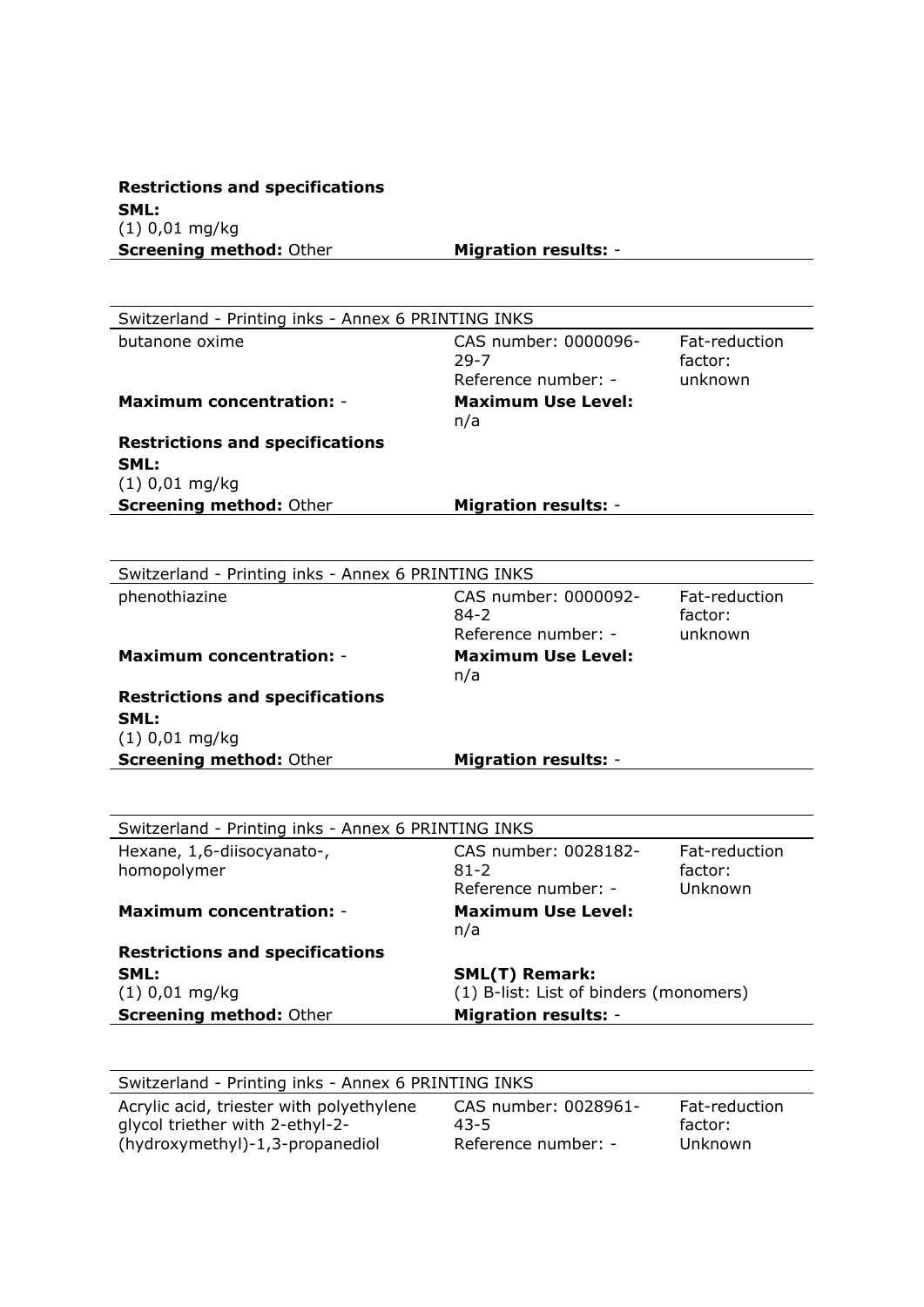| <b>Maximum concentration: -</b>        | <b>Maximum Use Level:</b><br>n/a                                                                                                                            |
|----------------------------------------|-------------------------------------------------------------------------------------------------------------------------------------------------------------|
| <b>Restrictions and specifications</b> |                                                                                                                                                             |
| SML:                                   | <b>SML(T) Remark:</b>                                                                                                                                       |
| $(1)$ 0,01 mg/kg                       | (1) B-list: List of solvents (including the<br>energy curing monomers); List of additives<br>(without the additives used in the<br>preparation of pigments) |
| <b>Screening method: Other</b>         | <b>Migration results: -</b>                                                                                                                                 |

| Switzerland - Printing inks - Annex 6 PRINTING INKS |                                                                                                                                                                                      |                                     |
|-----------------------------------------------------|--------------------------------------------------------------------------------------------------------------------------------------------------------------------------------------|-------------------------------------|
| Polypropyleneglycol glycerol ether<br>triacrylate   | CAS number: 0052408-<br>$84-1$<br>Reference number: -                                                                                                                                | Fat-reduction<br>factor:<br>Unknown |
| <b>Maximum concentration: -</b>                     | <b>Maximum Use Level:</b><br>n/a                                                                                                                                                     |                                     |
| <b>Restrictions and specifications</b>              |                                                                                                                                                                                      |                                     |
| SML:<br>$(1)$ 0,01 mg/kg                            | <b>SML(T) Remark:</b><br>(1) B-list: List of solvents (including the<br>energy curing monomers); List of additives<br>(without the additives used in the<br>preparation of pigments) |                                     |
| <b>Screening method: Other</b>                      | <b>Migration results: -</b>                                                                                                                                                          |                                     |

| Alcohols (C12-C14) ethoxylated         | CAS number: 0068439-<br>$50-9$                                         | Fat-reduction<br>factor: |
|----------------------------------------|------------------------------------------------------------------------|--------------------------|
|                                        | Reference number: -                                                    | Unknown                  |
| <b>Maximum concentration: -</b>        | <b>Maximum Use Level:</b><br>n/a                                       |                          |
| <b>Restrictions and specifications</b> |                                                                        |                          |
| SML:                                   | <b>SML(T) Remark:</b>                                                  |                          |
| $(1)$ 0,01 mg/kg                       | (1) B-list: List of solvents (including the<br>energy curing monomers) |                          |
| <b>Screening method: Other</b>         | <b>Migration results: -</b>                                            |                          |

| Switzerland - Printing inks - Annex 6 PRINTING INKS     |                                               |                                     |  |
|---------------------------------------------------------|-----------------------------------------------|-------------------------------------|--|
| Glycerin, propoxylated, esterified with<br>acrylic acid | CAS number: 52408-84-1<br>Reference number: - | Fat-reduction<br>factor:<br>unknown |  |
| <b>Maximum concentration: -</b>                         | <b>Maximum Use Level:</b><br>n/a              |                                     |  |
| <b>Restrictions and specifications</b>                  |                                               |                                     |  |
| SML:                                                    | <b>SML(T) Remark:</b>                         |                                     |  |
| $(1)$ 0,01 mg/kg                                        | (1) B-list                                    |                                     |  |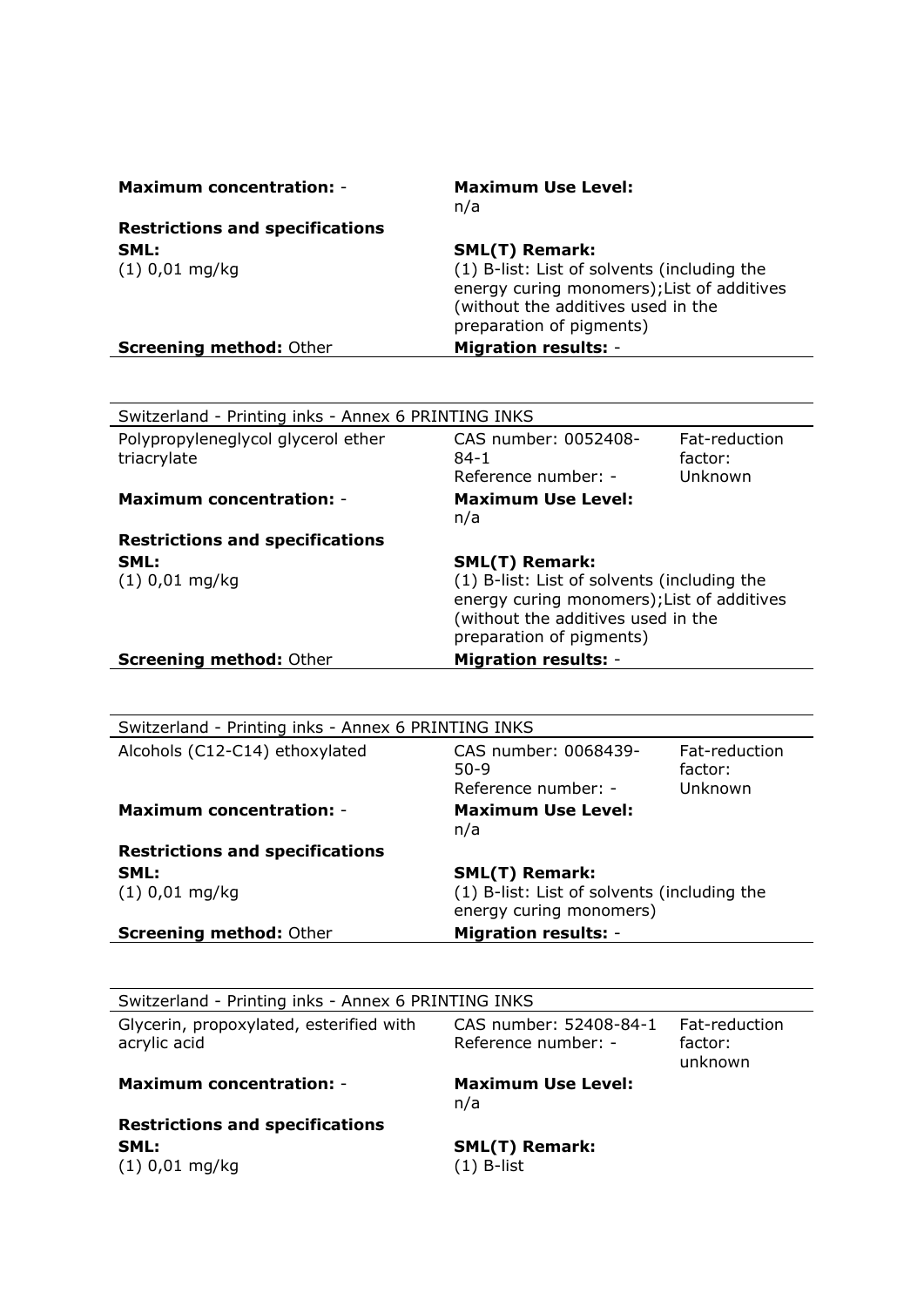| <b>Screening method: Other</b> | <b>Migration results: -</b> |
|--------------------------------|-----------------------------|
|                                |                             |

| Switzerland - Printing inks - Annex 6 PRINTING INKS<br>Dipropyleneglycol monomethyl ether | CAS number: 0034590-                             | Fat-reduction |
|-------------------------------------------------------------------------------------------|--------------------------------------------------|---------------|
|                                                                                           | $94 - 8$                                         | factor:       |
|                                                                                           | Reference number: -                              | unknown       |
| <b>Maximum concentration: -</b>                                                           | <b>Maximum Use Level:</b><br>n/a                 |               |
| <b>Restrictions and specifications</b><br>SML:                                            |                                                  |               |
| $(1)$ 0,05 mg/kg                                                                          |                                                  |               |
| <b>Screening method: Other</b>                                                            | <b>Migration results: -</b>                      |               |
| Switzerland - Printing inks - Annex 6 PRINTING INKS                                       |                                                  |               |
| Benzoic acid, 2-benzoyl-, methyl ester                                                    | CAS number: 0000606-                             | Fat-reduction |
|                                                                                           | $28-0$                                           | factor:       |
| <b>Maximum concentration: -</b>                                                           | Reference number: -<br><b>Maximum Use Level:</b> | unknown       |
|                                                                                           | n/a                                              |               |
| <b>Restrictions and specifications</b>                                                    |                                                  |               |
| SML:<br>$(1)$ 0,05 mg/kg                                                                  |                                                  |               |
| <b>Screening method: Other</b>                                                            | <b>Migration results: -</b>                      |               |
|                                                                                           |                                                  |               |
| Switzerland - Printing inks - Annex 6 PRINTING INKS                                       |                                                  |               |
| Benzoic acid, 4-(dimethylamino)-, ethyl                                                   | CAS number: 0010287-                             | Fat-reduction |
| ester                                                                                     | $53 - 3$                                         | factor:       |
| <b>Maximum concentration: -</b>                                                           | Reference number: -<br><b>Maximum Use Level:</b> | unknown       |
|                                                                                           | n/a                                              |               |
| <b>Restrictions and specifications</b>                                                    |                                                  |               |
| SML:                                                                                      |                                                  |               |
| $(1)$ 0,05 mg/kg                                                                          |                                                  |               |
| <b>Screening method: Other</b>                                                            | <b>Migration results: -</b>                      |               |
| Switzerland - Printing inks - Annex 6 PRINTING INKS                                       |                                                  |               |
| Polypropyleneglycol glycerol ether                                                        | CAS number: 0052408-                             | Fat-reduction |
| triacrylate                                                                               | $84-1$                                           | factor:       |
|                                                                                           | Reference number: -                              | unknown       |
|                                                                                           |                                                  |               |
| <b>Maximum concentration: -</b>                                                           | <b>Maximum Use Level:</b><br>n/a                 |               |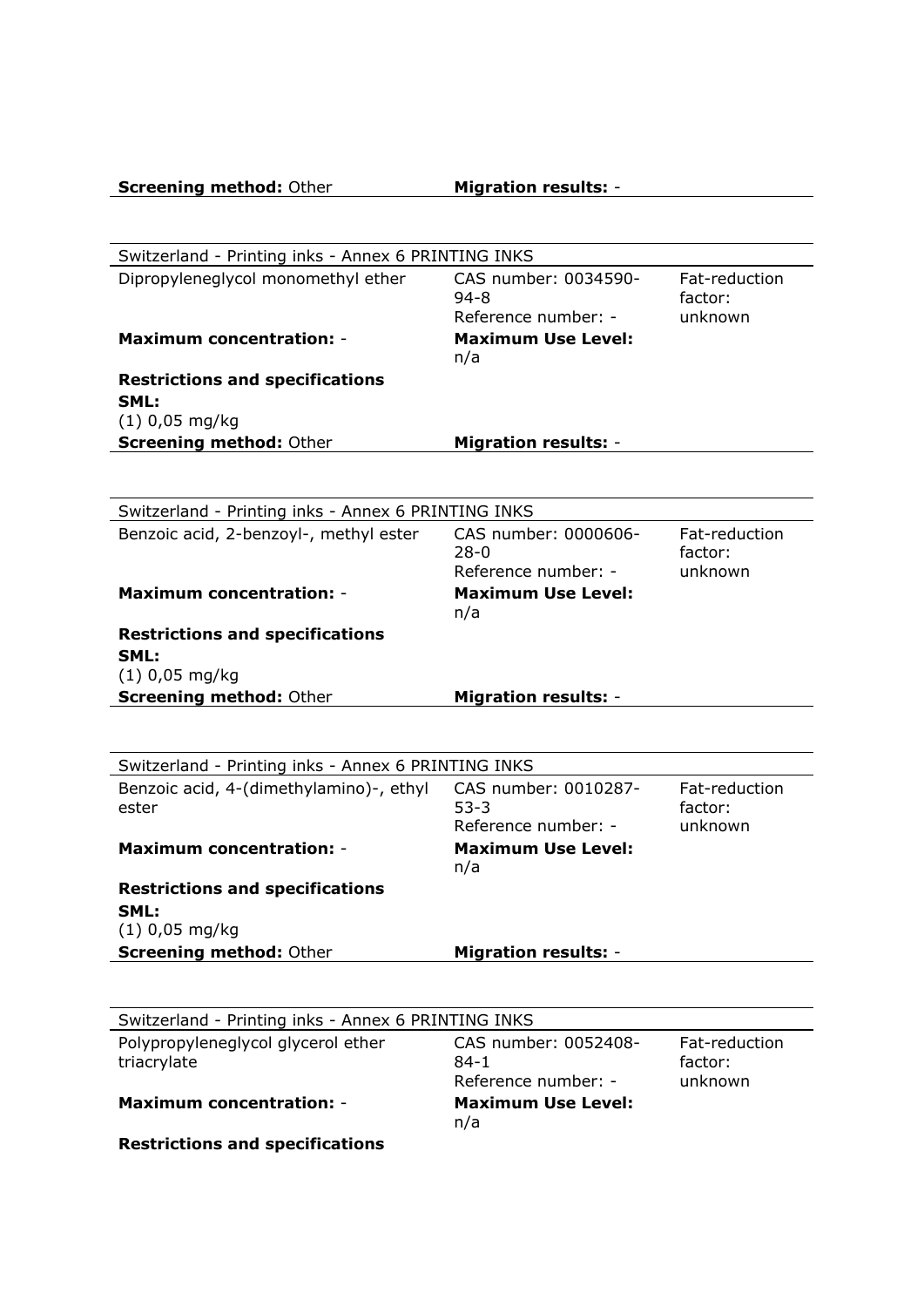| Switzerland - Printing inks - Annex 6 PRINTING INKS |                                                |               |
|-----------------------------------------------------|------------------------------------------------|---------------|
| 2-ethylhexanoic acid (Co and Mn salts               | CAS number: 0000149-                           | Fat-reduction |
| of)                                                 | $57 - 5$                                       | factor:       |
|                                                     | Reference number: -                            | unknown       |
| Maximum concentration: 63,000 ppm                   | <b>Maximum Use Level:</b>                      |               |
|                                                     | n/a                                            |               |
| <b>Restrictions and specifications</b>              |                                                |               |
| SML:                                                |                                                |               |
| $(1)$ 0,05 mg/kg                                    |                                                |               |
| <b>Screening method: Other</b>                      | <b>Migration results: -</b>                    |               |
|                                                     |                                                |               |
|                                                     |                                                |               |
| Switzerland - Printing inks - Annex 6 PRINTING INKS |                                                |               |
| Benzoic acid, 2-benzoyl-, methyl ester              | CAS number: 0000606-                           | Fat-reduction |
|                                                     | $28 - 0$                                       | factor:       |
|                                                     | Reference number: -                            |               |
| <b>Maximum concentration: -</b>                     | <b>Maximum Use Level:</b>                      |               |
|                                                     | n/a                                            |               |
| <b>Restrictions and specifications</b>              |                                                |               |
| SML:                                                | <b>SML(T) Remark:</b>                          |               |
| $(1)$ 0,05 mg/kg                                    | $(1)$ SML= 0,05;                               |               |
|                                                     |                                                |               |
|                                                     | <b>Notes:</b>                                  |               |
|                                                     | A-list: List of binders (monomers); List of    |               |
|                                                     | photoinitiators                                |               |
| <b>Screening method: Other</b>                      | <b>Migration results: -</b>                    |               |
|                                                     |                                                |               |
|                                                     |                                                |               |
| Switzerland - Printing inks - Annex 6 PRINTING INKS |                                                |               |
| Trimethylolpropane triacrylate                      | CAS number: 0015625-                           | Fat-reduction |
|                                                     | $89 - 5$                                       | factor:       |
|                                                     | Reference number: -                            |               |
| <b>Maximum concentration: -</b>                     | <b>Maximum Use Level:</b>                      |               |
|                                                     | n/a                                            |               |
| <b>Restrictions and specifications</b>              |                                                |               |
| SML:                                                | <b>SML(T) Remark:</b>                          |               |
| $(1)$ 0,05 mg/kg                                    | $(1)$ SML= 0,05;                               |               |
|                                                     |                                                |               |
|                                                     | <b>Notes:</b>                                  |               |
|                                                     | A-list: List of solvents (including the energy |               |
|                                                     | curing monomers)                               |               |
| <b>Screening method: Other</b>                      | <b>Migration results: -</b>                    |               |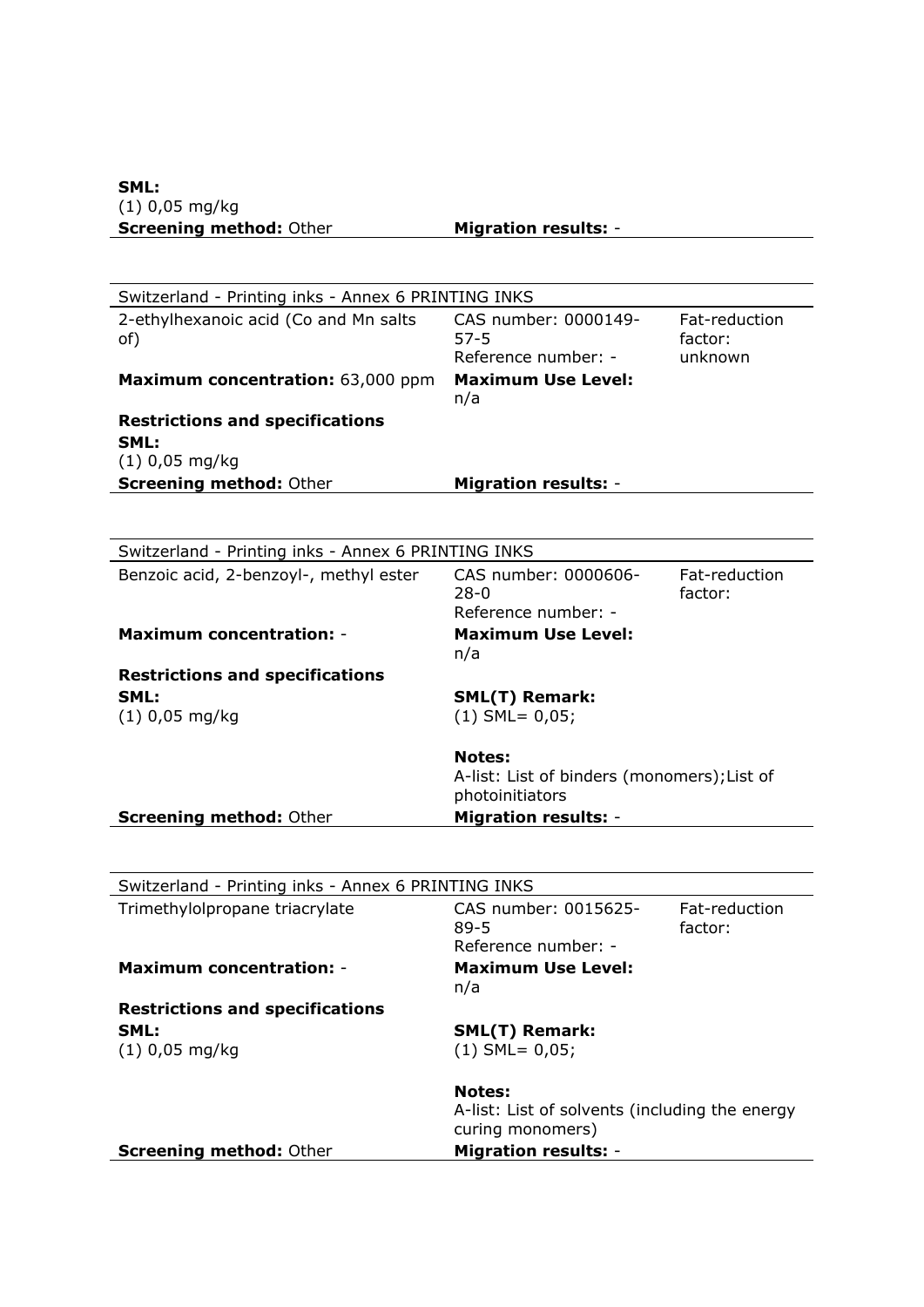| Switzerland - Printing inks - Annex 6 PRINTING INKS                                           |                                                                                                                                                                      |                          |  |
|-----------------------------------------------------------------------------------------------|----------------------------------------------------------------------------------------------------------------------------------------------------------------------|--------------------------|--|
| 1-Butanone, 2-(dimethylamino)-2-[(4-<br>methylphenyl)methyl]-1-[4-(4-<br>morpholinyl)phenyl]- | CAS number: 0119344-<br>86-4<br>Reference number: -                                                                                                                  | Fat-reduction<br>factor: |  |
| <b>Maximum concentration: -</b>                                                               | <b>Maximum Use Level:</b><br>n/a                                                                                                                                     |                          |  |
| <b>Restrictions and specifications</b>                                                        |                                                                                                                                                                      |                          |  |
| SML:                                                                                          | <b>SML(T) Remark:</b>                                                                                                                                                |                          |  |
| $(1)$ 0,05 mg/kg                                                                              | $(1)$ SML= 0,05; under re-evaluation                                                                                                                                 |                          |  |
| <b>Screening method: Other</b>                                                                | <b>Notes:</b><br>A-list: List of additives (without the<br>additives used in the preparation of<br>pigments); List of photoinitiators<br><b>Migration results: -</b> |                          |  |
|                                                                                               |                                                                                                                                                                      |                          |  |

| Switzerland - Printing inks - Annex 6 PRINTING INKS |                                      |               |
|-----------------------------------------------------|--------------------------------------|---------------|
| 1-[4-(4-Benzoylphenyl)sulfanyl)phenyl]-             | CAS number: 0272460-                 | Fat-reduction |
| 2-methyl-2-[(4-                                     | $97 - 6$                             | factor:       |
| methylphenyl)sulfonyl]propan-1-one                  | Reference number: -                  |               |
| <b>Maximum concentration: -</b>                     | <b>Maximum Use Level:</b><br>n/a     |               |
| <b>Restrictions and specifications</b>              |                                      |               |
| SML:                                                | <b>SML(T) Remark:</b>                |               |
| $(1)$ 0,05 mg/kg                                    | $(1)$ SML= 0,05; under re-evaluation |               |
|                                                     |                                      |               |
|                                                     | <b>Notes:</b>                        |               |
|                                                     | A-list: List of photoinitiators      |               |
| <b>Screening method: Other</b>                      | <b>Migration results: -</b>          |               |
|                                                     |                                      |               |
|                                                     |                                      |               |
| Switzerland - Printing inks - Annex 6 PRINTING INKS |                                      |               |
| (Dimethylamino)benzoate, esters with                | CAS number: n.a.                     | Fat-reduction |
| branched polyols                                    | Reference number: -                  | factor:       |
| <b>Maximum concentration: -</b>                     | <b>Maximum Use Level:</b>            |               |
|                                                     | n/a                                  |               |
| <b>Restrictions and specifications</b>              |                                      |               |
| SML:                                                | <b>SML(T) Remark:</b>                |               |
| $(1)$ 0,05 mg/kg                                    | $(1)$ SML= 0,05; under re-evaluation |               |
|                                                     |                                      |               |
|                                                     | <b>Notes:</b>                        |               |
|                                                     | A-list: List of photoinitiators      |               |
| <b>Screening method: Other</b>                      | <b>Migration results: -</b>          |               |
|                                                     |                                      |               |

Switzerland - Printing inks - Annex 6 PRINTING INKS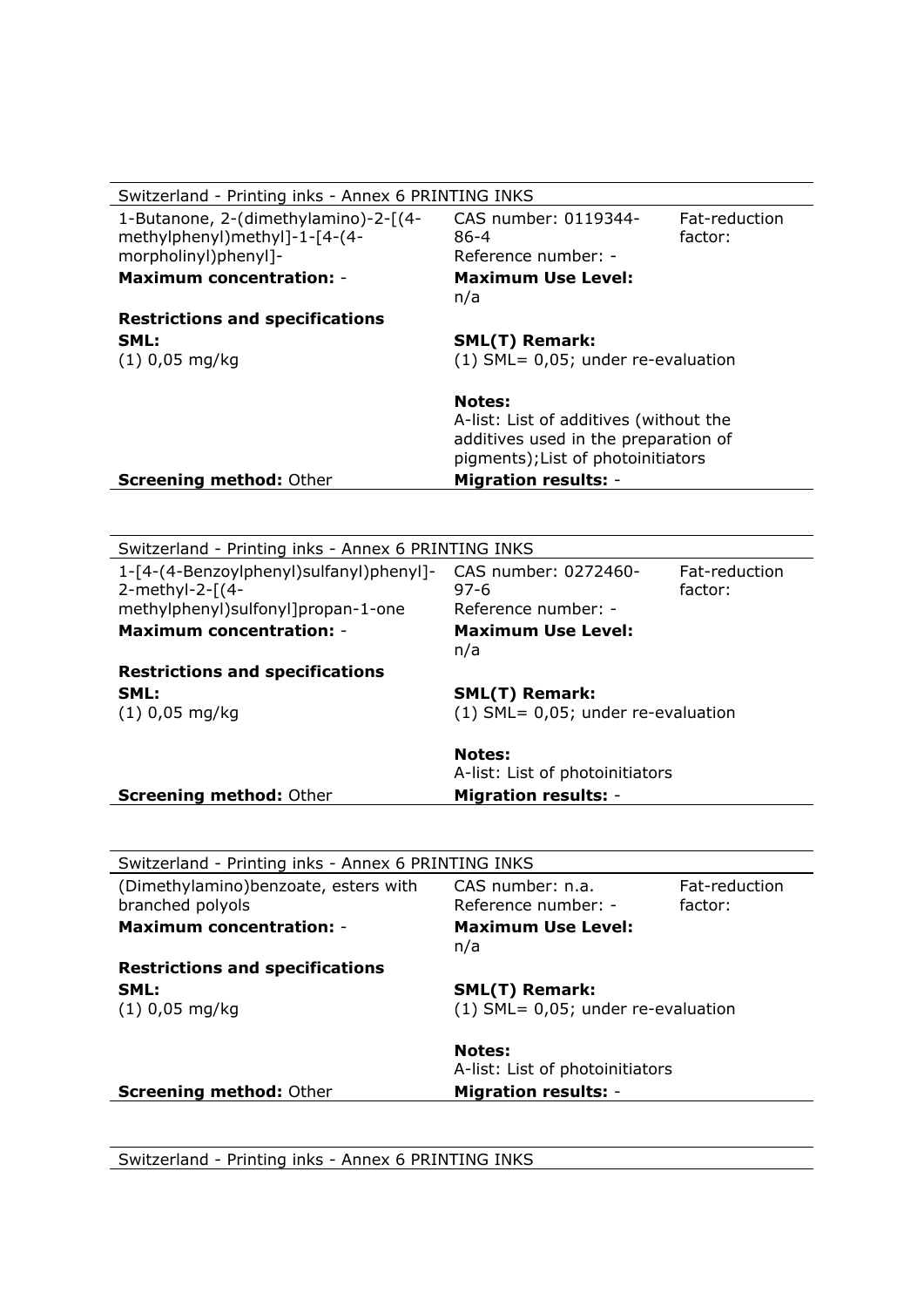| 1-Butanone, 2-(dimethylamino)-1-[4-<br>(4-morpholinyl)phenyl]-2-<br>(phenylmethyl)- | CAS number: 0119313-<br>$12 - 1$<br>Reference number: -                            | Fat-reduction<br>factor: |
|-------------------------------------------------------------------------------------|------------------------------------------------------------------------------------|--------------------------|
| <b>Maximum concentration: -</b>                                                     | <b>Maximum Use Level:</b><br>n/a                                                   |                          |
| <b>Restrictions and specifications</b>                                              |                                                                                    |                          |
| SML:                                                                                | <b>SML(T) Remark:</b>                                                              |                          |
| $(1)$ 0,15 mg/kg                                                                    | $(1)$ SML= 0,15; under re-evaluation                                               |                          |
|                                                                                     | <b>Notes:</b><br>A-list: List of binders (monomers); List of<br>photoinitiators    |                          |
| <b>Screening method: Other</b>                                                      | <b>Migration results: -</b>                                                        |                          |
|                                                                                     |                                                                                    |                          |
| Switzerland - Printing inks - Annex 6 PRINTING INKS                                 |                                                                                    |                          |
| 1,2-Benzisothiazolin-3-one                                                          | CAS number: 0002634-<br>$33 - 5$                                                   | Fat-reduction<br>factor: |
|                                                                                     | Reference number: -                                                                | unknown                  |
| <b>Maximum concentration: -</b>                                                     | <b>Maximum Use Level:</b><br>n/a                                                   |                          |
| <b>Restrictions and specifications</b>                                              |                                                                                    |                          |
| SML:<br>$(1)$ 0,5 mg/kg                                                             | <b>Notes:</b><br>compliance by the supplier based on 100%<br>migration calculation |                          |
| <b>Screening method: Other</b>                                                      | <b>Migration results: -</b>                                                        |                          |
|                                                                                     |                                                                                    |                          |
| Switzerland - Printing inks - Annex 6 PRINTING INKS                                 |                                                                                    |                          |
| tert-Butanol                                                                        | CAS number: 0000075-<br>$65 - 0$                                                   | Fat-reduction<br>factor: |
|                                                                                     | Reference number: -                                                                | unknown                  |
| <b>Maximum concentration: -</b>                                                     | <b>Maximum Use Level:</b>                                                          |                          |
| <b>Restrictions and specifications</b>                                              | n/a                                                                                |                          |
| SML:<br>$(1)$ 10 mg/kg                                                              |                                                                                    |                          |
| <b>Screening method: Other</b>                                                      | <b>Migration results: -</b>                                                        |                          |
|                                                                                     |                                                                                    |                          |
| Switzerland - Printing inks - Annex 6 PRINTING INKS                                 |                                                                                    |                          |
| Phenyl bis(2,4,6-trimethylbenzoyl)                                                  | CAS number: 0162881-                                                               | Fat-reduction            |
| phosphine oxide                                                                     | $26 - 7$<br>Reference number: -                                                    | factor:<br>unknown       |
| <b>Maximum concentration: -</b>                                                     | <b>Maximum Use Level:</b>                                                          |                          |
|                                                                                     | n/a                                                                                |                          |

**Restrictions and specifications**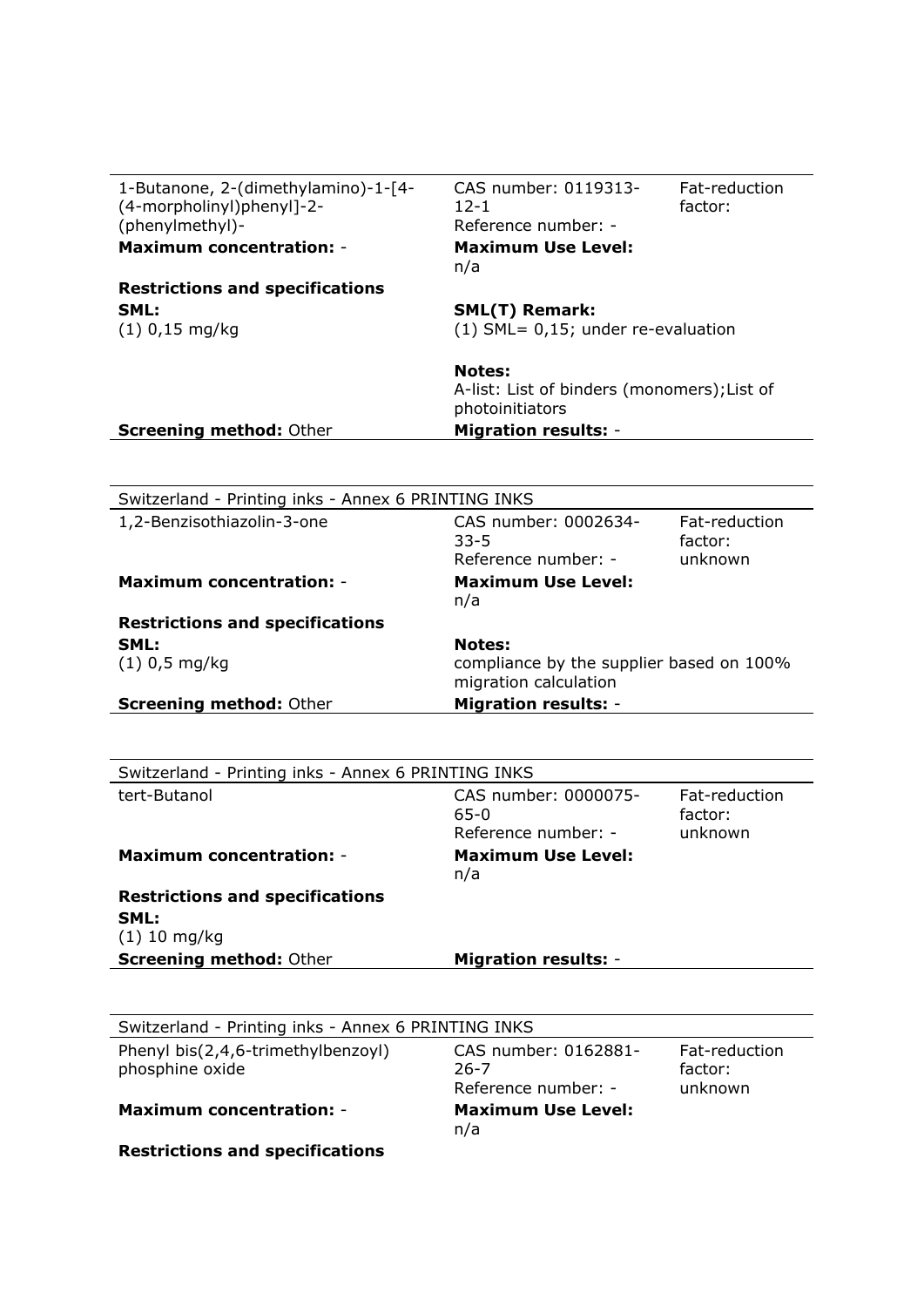| Switzerland - Printing inks - Annex 6 PRINTING INKS |                                                       |                                     |  |
|-----------------------------------------------------|-------------------------------------------------------|-------------------------------------|--|
| mono-tert-buthylhydroquinone                        | CAS number: 0001948-<br>$33-0$<br>Reference number: - | Fat-reduction<br>factor:<br>unknown |  |
| Maximum concentration: 3,000 ppm                    | <b>Maximum Use Level:</b><br>n/a                      |                                     |  |
| <b>Restrictions and specifications</b>              |                                                       |                                     |  |
| SML:                                                |                                                       |                                     |  |
| $(1)$ 42 mg/kg                                      |                                                       |                                     |  |
| <b>Screening method: Other</b>                      | <b>Migration results: -</b>                           |                                     |  |

# **B. Substances with limits and restrictions as listed in Regulation (EU) No 10/2011, Annex I**

| <b>FCM</b><br>num. | <b>EEC</b><br>referen<br><b>ce</b><br>number | <b>CAS</b><br>number | <b>Substance name</b>                                                                                                                                                      | <b>Maximum</b><br>concentrati<br>on | <b>Maximu</b><br>m use<br>level | Migrati<br>on<br>results |
|--------------------|----------------------------------------------|----------------------|----------------------------------------------------------------------------------------------------------------------------------------------------------------------------|-------------------------------------|---------------------------------|--------------------------|
| 878*               | 31335                                        |                      | acids, fatty (C8-<br>C22) from animal<br>or vegetable fats<br>and oils, esters<br>with branched<br>alcohols, aliphatic,<br>monohydric,<br>saturated, primary<br>$(C3-C22)$ |                                     | n/a                             | $- (5)$                  |
| $187*$             | 22210                                        | 0000098-<br>$83 - 9$ | a-methylstyrene                                                                                                                                                            |                                     | n/a                             | $- (5)$                  |
| 879*               | 31336                                        |                      | acids, fatty (C8-<br>C22) from animal<br>or vegetable fats<br>and oils, esters<br>with alcohols,<br>linear, aliphatic,<br>monohydric,<br>saturated, primary<br>(C1-C22)    |                                     | n/a                             | $- (5)$                  |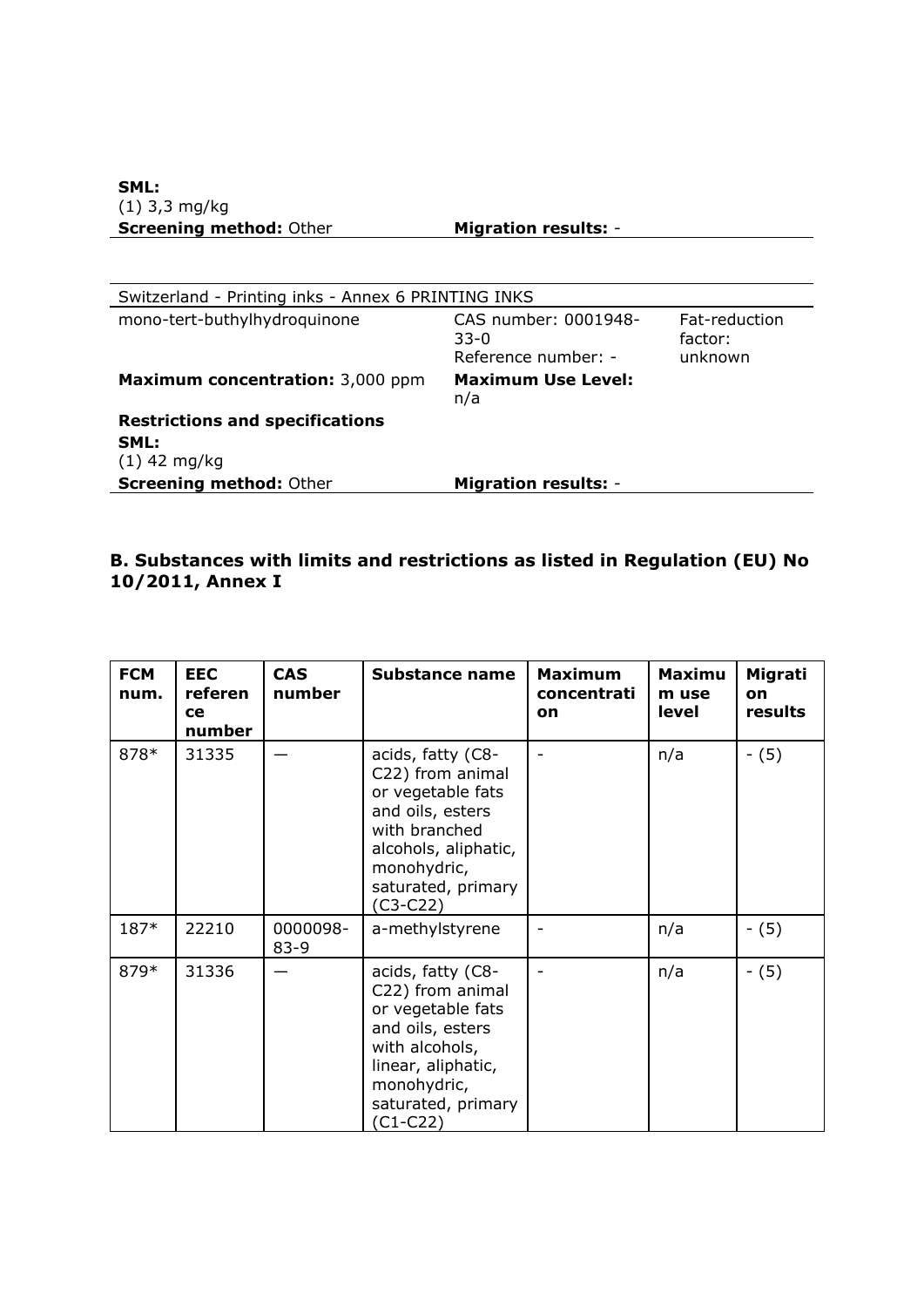| 500*   | 38560                     | 0007128-<br>$64 - 5$ | 2,5-bis(5-tert-<br>butyl-2-<br>benzoxazolyl)thiop<br>hene                                               |                              | n/a           | $- (5)$ |
|--------|---------------------------|----------------------|---------------------------------------------------------------------------------------------------------|------------------------------|---------------|---------|
| 661*   | 95360                     | 0027676-<br>$62 - 6$ | 1,3,5-tris(3,5-di-<br>tert-butyl-4-<br>hydroxybenzyl)-<br>1,3,5-triazine-<br>2,4,6(1H,3H,5H)-<br>trione | $\overline{\phantom{a}}$     | n/a           | $- (5)$ |
| 209*   | 17050                     | 0000104-<br>$76 - 7$ | 2-ethyl-1-hexanol                                                                                       | $\overline{\phantom{0}}$     | n/a           | $- (5)$ |
| 451*   | 66755                     | 0002682-<br>$20 - 4$ | 2-methyl-4-<br>isothiazolin-3-one                                                                       | $\frac{1}{2}$                | n/a           | $- (5)$ |
| 356*   | 18820                     | 0000592-<br>$41 - 6$ | 1-hexene                                                                                                |                              | n/a           | $- (5)$ |
| 433*   | 68320                     | 0002082-<br>$79-3$   | octadecyl 3-(3,5-<br>di-tert-butyl-4-<br>hydroxyphenyl)pr<br>opionate                                   | $\overline{a}$               | n/a           | $- (5)$ |
| $811*$ | 80077                     | 0068441-<br>$17 - 8$ | polyethylene<br>waxes, oxidised                                                                         | $\overline{\phantom{0}}$     | n/a           | $- (2)$ |
| 282*   | 18430                     | 0000116-<br>$15 - 4$ | hexafluoropropyle<br>ne                                                                                 | $\qquad \qquad \blacksquare$ | n/a           | $- (5)$ |
| 198*   | 16630                     | 0000101-<br>$68 - 8$ | diphenylmethane-<br>4,4'-diisocyanate                                                                   | $\overline{a}$               | (unknow<br>n) | $- (5)$ |
| 652*   | 38820                     | 0026741-<br>$53 - 7$ | bis(2,4-di-tert-<br>butylphenyl)<br>pentaerythritol<br>diphosphite                                      |                              | n/a           | $- (5)$ |
| 880*   | 31348                     |                      | acids, fatty (C8-<br>C22), esters with<br>pentaerythritol                                               | $\blacksquare$               | n/a           | $- (2)$ |
| 799*   | 77708                     |                      | polyethyleneglycol<br>$(EO = 1-50)$<br>ethers of linear<br>and branched<br>primary (C8-C22)<br>alcohols | $\overline{\phantom{a}}$     | n/a           | $- (5)$ |
| $95*$  | 95883                     |                      | white mineral oils,<br>paraffinic, derived<br>from petroleum<br>based<br>hydrocarbon<br>feedstocks      |                              | n/a           | $- (5)$ |
| 295*   | 15940;<br>18867;<br>48620 | 0000123-<br>$31 - 9$ | $1,4-$<br>dihydroxybenzene                                                                              | $\qquad \qquad \blacksquare$ | n/a           | $- (5)$ |
| 98*    | 17260;<br>54880           | 0000050-<br>$00 - 0$ | formaldehyde                                                                                            |                              | n/a           | $- (5)$ |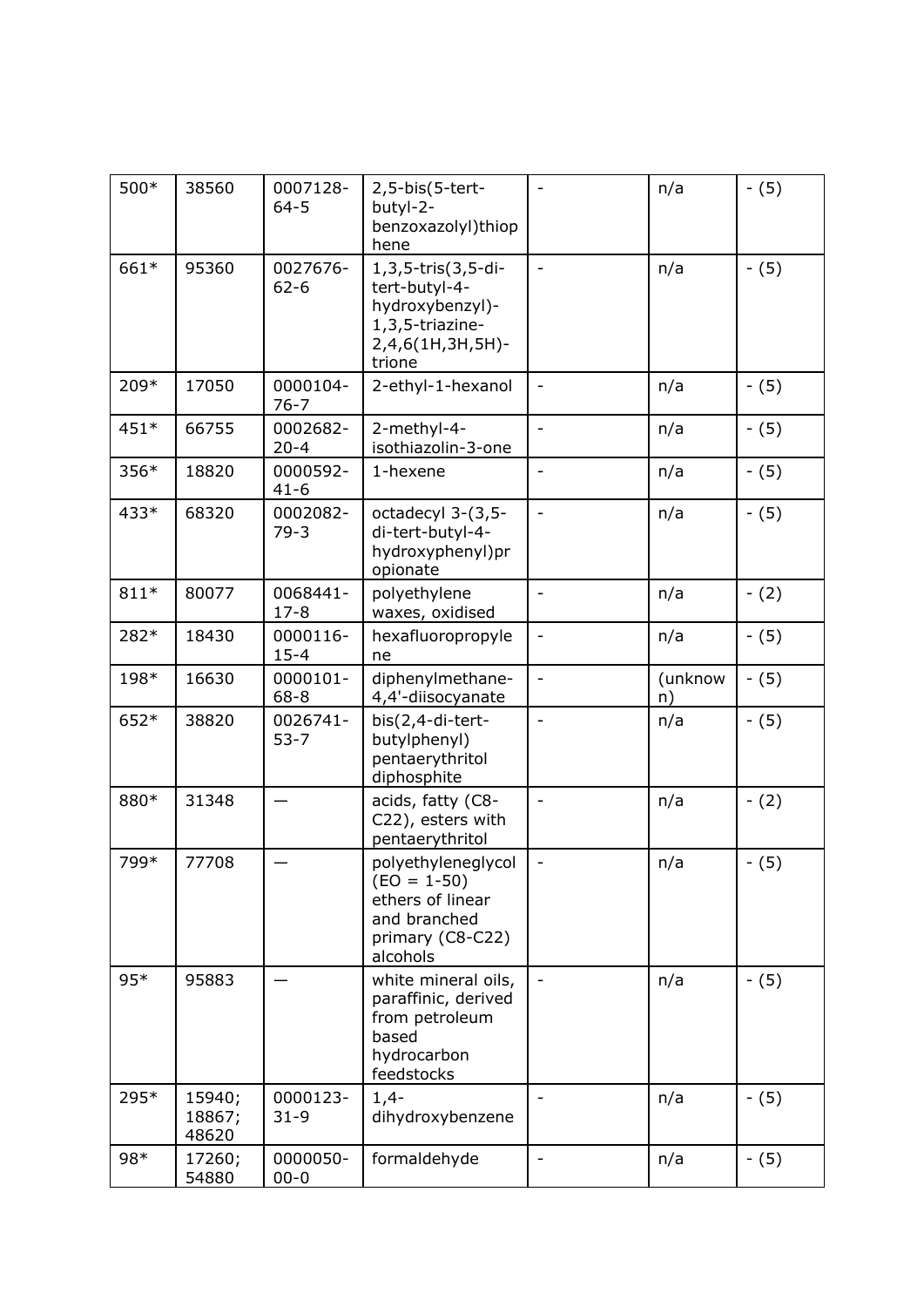| 283*   | 74640 | 0000117-<br>$81 - 7$ | phthalic acid,<br>bis(2-ethylhexyl)<br>ester                                                                          |                              | (unknow<br>n) | $- (5)$ |
|--------|-------|----------------------|-----------------------------------------------------------------------------------------------------------------------|------------------------------|---------------|---------|
| 409*   | 62240 | 0001332-<br>$37 - 2$ | iron oxide                                                                                                            | 0,815 %                      | n/a           | $- (2)$ |
| 610*   | 93440 | 0013463-<br>$67 - 7$ | titanium dioxide                                                                                                      | $\overline{a}$               | n/a           | $- (5)$ |
| $615*$ | 92080 | 0014807-<br>$96 - 6$ | talc                                                                                                                  | $\blacksquare$               | n/a           | $- (5)$ |
| 688*   | 92560 | 0038613-<br>$77-3$   | tetrakis(2,4-di-<br>tert-butyl-<br>phenyl)-4,4'-<br>biphenylylene<br>diphosphonite                                    |                              | n/a           | $- (5)$ |
| 150*   | 20020 | 0000079-<br>$41 - 4$ | methacrylic acid                                                                                                      | $\overline{\phantom{0}}$     | n/a           | $- (5)$ |
| $411*$ | 42080 | 0001333-<br>$86 - 4$ | carbon black                                                                                                          | 0,600 %                      | >100          | $- (5)$ |
| 689*   | 95280 | 0040601-<br>$76 - 1$ | 1,3,5-tris(4-tert-<br>butyl-3-hydroxy-<br>$2,6-$<br>dimethylbenzyl)-<br>1,3,5-triazine-<br>2,4,6(1H,3H,5H)-<br>trione | $\overline{\phantom{0}}$     | n/a           | $- (5)$ |
| $20*$  | 39120 |                      | $N, N-bis(2-)$<br>hydroxyethyl)alkyl<br>(C8-C18)amine<br>hydrochlorides                                               | $\overline{a}$               | n/a           | $- (5)$ |
| 813*   | 91530 |                      | sulphosuccinic<br>acid alkyl (C4-<br>C20) or cyclohexyl<br>diesters, salts                                            | $\overline{a}$               | n/a           | $- (5)$ |
| 783*   | 55910 | 0736150-<br>$63 - 3$ | glycerides, castor-<br>oil mono-,<br>hydrogenated,<br>acetates                                                        | $\qquad \qquad \blacksquare$ | n/a           | $- (5)$ |
| $36*$  | 54450 |                      | fats and oils, from<br>animal or<br>vegetable food<br>sources                                                         |                              | n/a           | $- (2)$ |
| $315*$ | 46640 | 0000128-<br>$37-0$   | 2,6-di-tert-butyl-<br>p-cresol                                                                                        |                              | n/a           | $- (5)$ |
| 629*   | 34560 | 0021645-<br>$51 - 2$ | aluminium<br>hydroxide                                                                                                | $\overline{a}$               | n/a           | $- (2)$ |
| 185*   | 20440 | 0000097-<br>$90 - 5$ | methacrylic acid,<br>diester with<br>ethyleneglycol                                                                   |                              | n/a           | $- (5)$ |
| 292*   | 94560 | 0000122-<br>$20 - 3$ | triisopropanolamin<br>е                                                                                               | $\overline{\phantom{0}}$     | n/a           | $- (5)$ |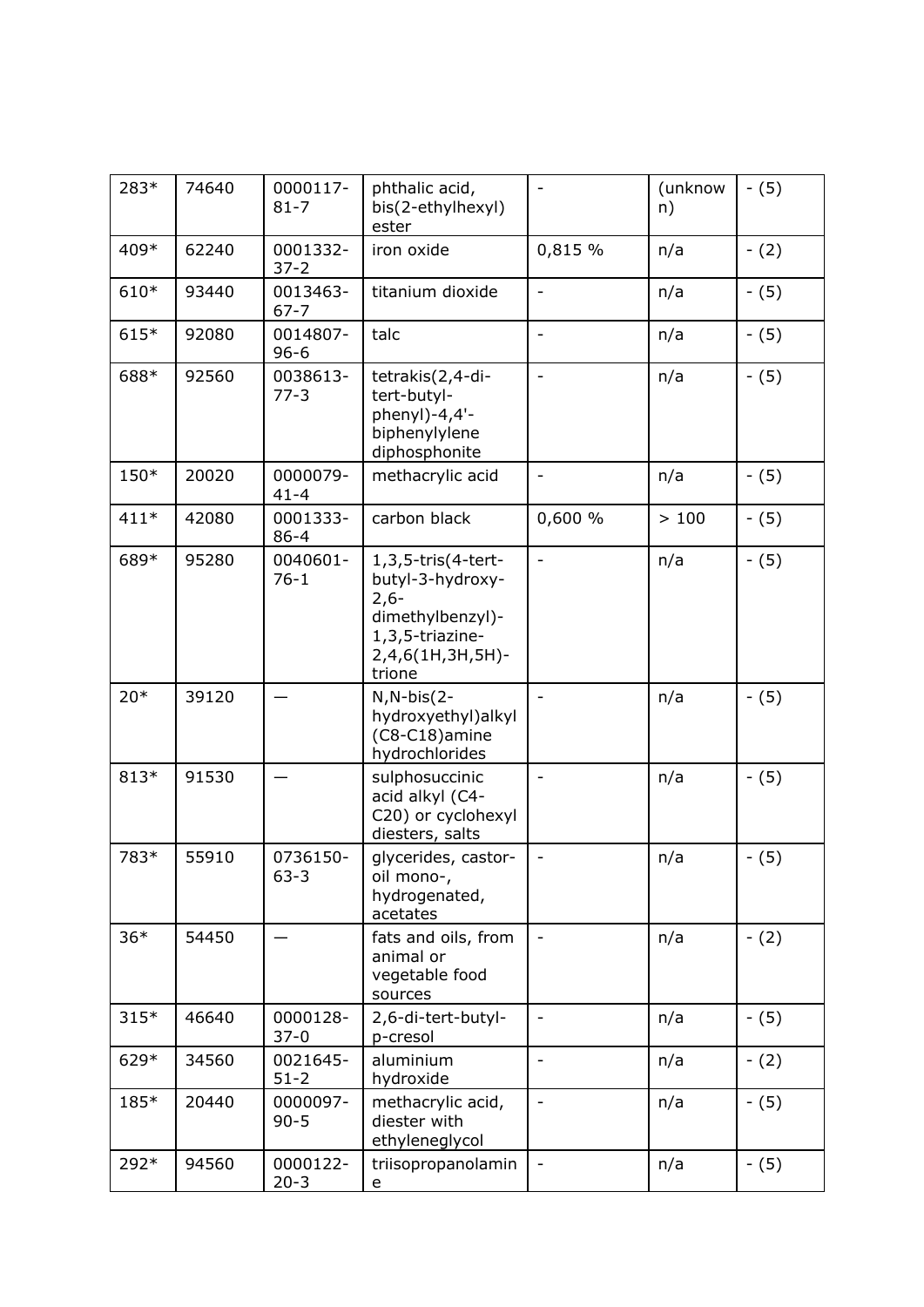| 483*   | 68860                     | 0004724-<br>$48 - 5$ | n-octylphosphonic<br>acid                                                                                                                                                                                               | $\blacksquare$           | n/a           | $- (5)$               |
|--------|---------------------------|----------------------|-------------------------------------------------------------------------------------------------------------------------------------------------------------------------------------------------------------------------|--------------------------|---------------|-----------------------|
| 167*   | 25240                     | 0000091-<br>$08 - 7$ | 2,6-toluene<br>diisocyanate                                                                                                                                                                                             |                          | (unknow<br>n) | $- (5)$               |
| 779*   | 39815                     | 0182121-<br>$12 - 6$ | $9,9-$<br>bis(methoxymethy<br>l)fluorene                                                                                                                                                                                |                          | n/a           | $- (5)$               |
| 808*   | 38550                     | 0882073-<br>$43 - 0$ | $bis(4-$<br>propylbenzylidene<br>)propylsorbitol                                                                                                                                                                        | 0,233 %                  | n/a           | 1,440<br>mg/kg<br>(4) |
| 206*   | 11500                     | 0000103-<br>$11 - 7$ | acrylic acid, 2-<br>ethylhexyl ester                                                                                                                                                                                    |                          | n/a           | $- (5)$               |
| 139*   | 14680;<br>44160           | 0000077-<br>$92 - 9$ | citric acid                                                                                                                                                                                                             | $\blacksquare$           | n/a           | $- (2)$               |
| $9*$   | 30610                     |                      | acids, C2-C24,<br>aliphatic, linear,<br>monocarboxylic<br>from natural oils<br>and fats, and their<br>mono-, di- and<br>triglycerol esters<br>(branched fatty<br>acids at naturally<br>occuring levels are<br>included) | $\frac{1}{2}$            | n/a           | $- (5)$               |
| 575*   | 76721                     | 0063148-<br>$62 - 9$ | polydimethylsiloxa<br>ne (Mw > 6800<br>Da)                                                                                                                                                                              |                          | n/a           | $- (2)$               |
| $372*$ | 18640                     | 0000822-<br>$06 - 0$ | hexamethylene<br>diisocyanate                                                                                                                                                                                           | $\bar{\phantom{a}}$      | (unknow<br>n) | $- (5)$               |
| $157*$ | 74880                     | 0000084-<br>$74 - 2$ | phthalic acid,<br>dibutyl ester                                                                                                                                                                                         |                          | (unknow<br>n) | $- (5)$               |
| $325*$ | 10780                     | 0000141-<br>$32 - 2$ | acrylic acid, n-<br>butyl ester                                                                                                                                                                                         | $\blacksquare$           | n/a           | $- (5)$               |
| 587*   | 68400                     | 0010094-<br>$45 - 8$ | octadecylerucamid<br>e                                                                                                                                                                                                  |                          | n/a           | $- (5)$               |
| 819*   | 68110                     |                      | neodecanoic acid,<br>salts                                                                                                                                                                                              | $\overline{\phantom{a}}$ | n/a           | $- (5)$               |
| $141*$ | 13380;<br>25600;<br>94960 | 0000077-<br>$99 - 6$ | $1, 1, 1$ -<br>trimethylolpropan<br>e                                                                                                                                                                                   | $\frac{1}{2}$            | n/a           | $- (5)$               |
| $741*$ | 24070;<br>83610           | 0073138-<br>$82 - 6$ | resin acids and<br>rosin acids                                                                                                                                                                                          |                          | n/a           | $- (2)$               |
| 106*   | 24550;<br>89040           | 0000057-<br>$11 - 4$ | stearic acid                                                                                                                                                                                                            | $\overline{\phantom{a}}$ | n/a           | $- (5)$               |
| 281*   | 25120                     | 0000116-<br>$14 - 3$ | tetrafluoroethylen<br>e                                                                                                                                                                                                 |                          | n/a           | $- (5)$               |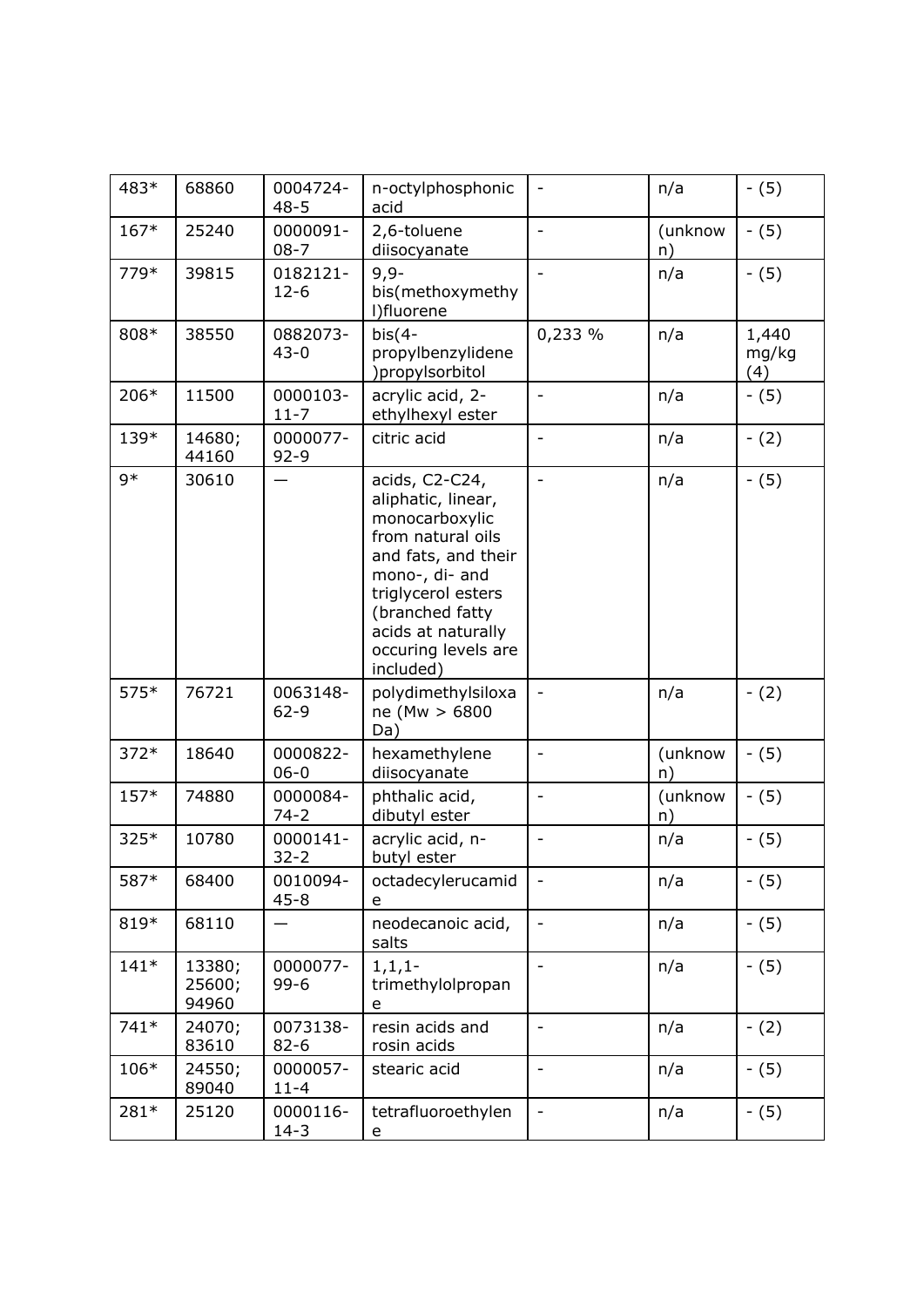| $19*$  | 39090           |                      | $N, N-bis(2-$<br>hydroxyethyl)alkyl<br>(C8-C18)amine                                                                                                                                                                                     | $\frac{1}{2}$            | n/a           | $- (5)$ |
|--------|-----------------|----------------------|------------------------------------------------------------------------------------------------------------------------------------------------------------------------------------------------------------------------------------------|--------------------------|---------------|---------|
| 504*   | 86240           | 0007631-<br>86-9     | silicon dioxide                                                                                                                                                                                                                          | $\overline{\phantom{a}}$ | n/a           | $- (5)$ |
| 156*   | 21130           | 0000080-<br>$62 - 6$ | methacrylic acid,<br>methyl ester                                                                                                                                                                                                        | $\blacksquare$           | n/a           | $- (5)$ |
| 760*   | 83595           | 0119345-<br>$01 - 6$ | reaction product<br>of di-tert-<br>butylphosphonite<br>with biphenyl,<br>obtained by<br>condensation of<br>2,4-di-tert-<br>butylphenol with<br><b>Friedel Craft</b><br>reaction product<br>of phosphorous<br>trichloride and<br>biphenyl | $\blacksquare$           | n/a           | $- (5)$ |
| $510*$ | 12789;<br>35320 | 0007664-<br>$41 - 7$ | ammonia                                                                                                                                                                                                                                  |                          | n/a           | $- (2)$ |
| 207*   | 31920           | 0000103-<br>$23 - 1$ | adipic acid, bis(2-<br>ethylhexyl) ester                                                                                                                                                                                                 | 0,350 %                  | n/a           | $- (4)$ |
| $773*$ | 38840           | 0154862-<br>$43 - 8$ | $bis(2,4-$<br>dicumylphenyl)pe<br>ntaerythritol-<br>diphosphite                                                                                                                                                                          | L,                       | n/a           | $- (5)$ |
| $147*$ | 10690           | 0000079-<br>$10-7$   | acrylic acid                                                                                                                                                                                                                             | $\bar{\phantom{a}}$      | n/a           | $- (5)$ |
| 354*   | 25210           | 0000584-<br>$84 - 9$ | 2,4-toluene<br>diisocyanate                                                                                                                                                                                                              | $\Box$                   | (unknow<br>n) | $- (5)$ |
| 285*   | 66480           | 0000119-<br>$47 - 1$ | 2,2'-methylene<br>bis(4-methyl-6-<br>tert-butylphenol)                                                                                                                                                                                   | $\overline{\phantom{a}}$ | n/a           | $- (5)$ |
| 132*   | 26140           | 0000075-<br>$38 - 7$ | vinylidene fluoride                                                                                                                                                                                                                      | $\blacksquare$           | n/a           | $- (5)$ |
| 549*   | 80000           | 0009002-<br>$88 - 4$ | polyethylene wax                                                                                                                                                                                                                         | $\overline{a}$           | n/a           | $- (2)$ |

Legenda screening methods: (1) 100% migration calculation (2) Overall migration test (3) Migration modelling (4) Migration testing (5) Other

# **C. Limits and restrictions as listed in Regulation (EU) No 10/2011, Annex I**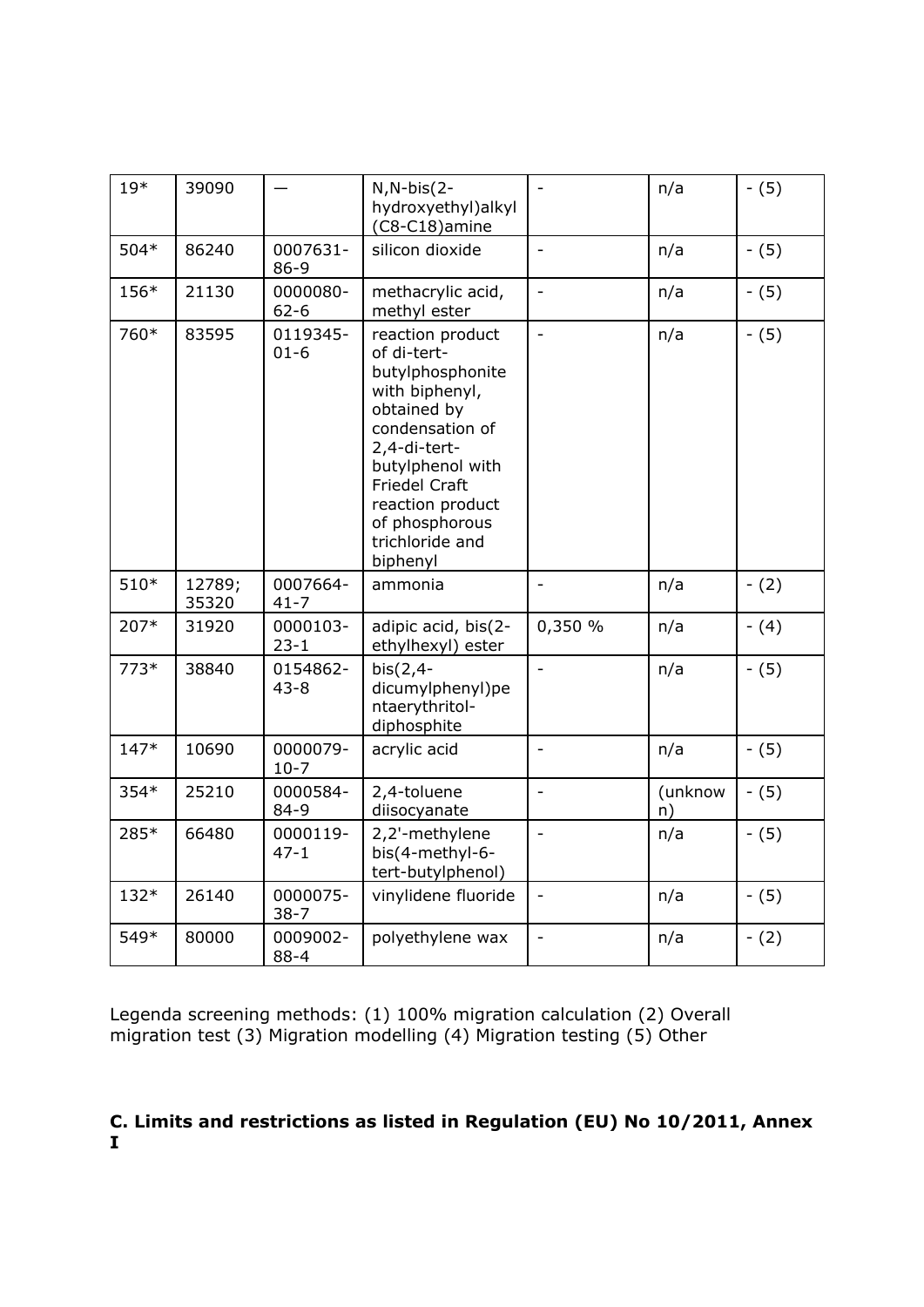| <b>FCM</b><br>number | Fat-<br>reduction<br>factor | <b>Restriction(s)</b>                                     | <b>Restrictions and specifications</b>                                                                                                                                                                                                  | <b>Not</b><br>es |
|----------------------|-----------------------------|-----------------------------------------------------------|-----------------------------------------------------------------------------------------------------------------------------------------------------------------------------------------------------------------------------------------|------------------|
| 878*                 | no                          | No                                                        | $\overline{\phantom{a}}$                                                                                                                                                                                                                |                  |
| 187*                 | no                          | SML: 0,05<br>mg/kg                                        |                                                                                                                                                                                                                                         |                  |
| 879*                 | no                          | No                                                        | $\overline{\phantom{a}}$                                                                                                                                                                                                                |                  |
| 500*                 | yes                         | SML: 0,6 mg/kg                                            | $\overline{\phantom{m}}$                                                                                                                                                                                                                |                  |
| 661*                 | yes                         | SML: 5 mg/kg                                              |                                                                                                                                                                                                                                         |                  |
| 209*                 | no                          | SML: 30 mg/kg                                             |                                                                                                                                                                                                                                         |                  |
| 451*                 | no                          | SML: 0,5 mg/kg                                            | Only to be used in aqueous polymer<br>dispersions and emulsions                                                                                                                                                                         |                  |
| 356*                 | no                          | SML: 3 mg/kg                                              | -                                                                                                                                                                                                                                       |                  |
| 433*                 | yes                         | SML: 6 mg/kg                                              |                                                                                                                                                                                                                                         |                  |
| $811*$               | no                          | SML: 60 mg/kg                                             | $\overline{\phantom{0}}$                                                                                                                                                                                                                |                  |
| 282*                 | no                          | $SML = ND$                                                |                                                                                                                                                                                                                                         |                  |
| 198*                 | no                          | Group: (17)<br>QM: 1 ppm                                  | 1 mg/kg in final product expressed<br>as isocyanate moiety                                                                                                                                                                              | (10)             |
| 652*                 | yes                         | SML: 0,6 mg/kg                                            |                                                                                                                                                                                                                                         |                  |
| 880*                 | no                          | No                                                        |                                                                                                                                                                                                                                         |                  |
| 799*                 | no                          | SML: 1,8 mg/kg                                            | In compliance with the purity criteria<br>for ethylene oxide as laid down in<br>Directive 2008/84/EC laying down<br>specific purity criteria on food<br>additives other than colours and<br>sweeteners (OJ L 253, 20,9.2008, p.<br>1)   |                  |
| $95*$                | no                          | No                                                        | Average molecular weight not less<br>than 480 Da. Viscosity at 100 °C not<br>less than 8,5 cSt $(8,5 \times 10{-6} \text{ m2/s}).$<br>Content of mineral hydrocarbons with<br>Carbon number less than 25, not<br>more than $5\%$ (w/w). |                  |
| 295*                 | no                          | SML: 0,6 mg/kg                                            | $\overline{\phantom{0}}$                                                                                                                                                                                                                |                  |
| 98*                  | no                          | Group: (15)                                               |                                                                                                                                                                                                                                         |                  |
| 283*                 | no                          | SML: 1,5 mg/kg<br>Group: (32)<br>QM: (see<br>restriction) | Only to be used as: (a)plasticiser in<br>repeated use materials and articles<br>contacting non-fatty<br>foods; (b)technical support agent in<br>concentrations up to $0,1$ % in the<br>final product.                                   | (7)              |
| 409*                 | no                          | No                                                        | $\overline{\phantom{0}}$                                                                                                                                                                                                                |                  |
| 610*                 | no                          | No                                                        | $\overline{\phantom{0}}$                                                                                                                                                                                                                |                  |
| 615*                 | no                          | No                                                        | $\overline{\phantom{0}}$                                                                                                                                                                                                                |                  |
| 688*                 | yes                         | SML: 18 mg/kg                                             | $\overline{\phantom{0}}$                                                                                                                                                                                                                |                  |

# **i. Restrictions; Annex I – table 1**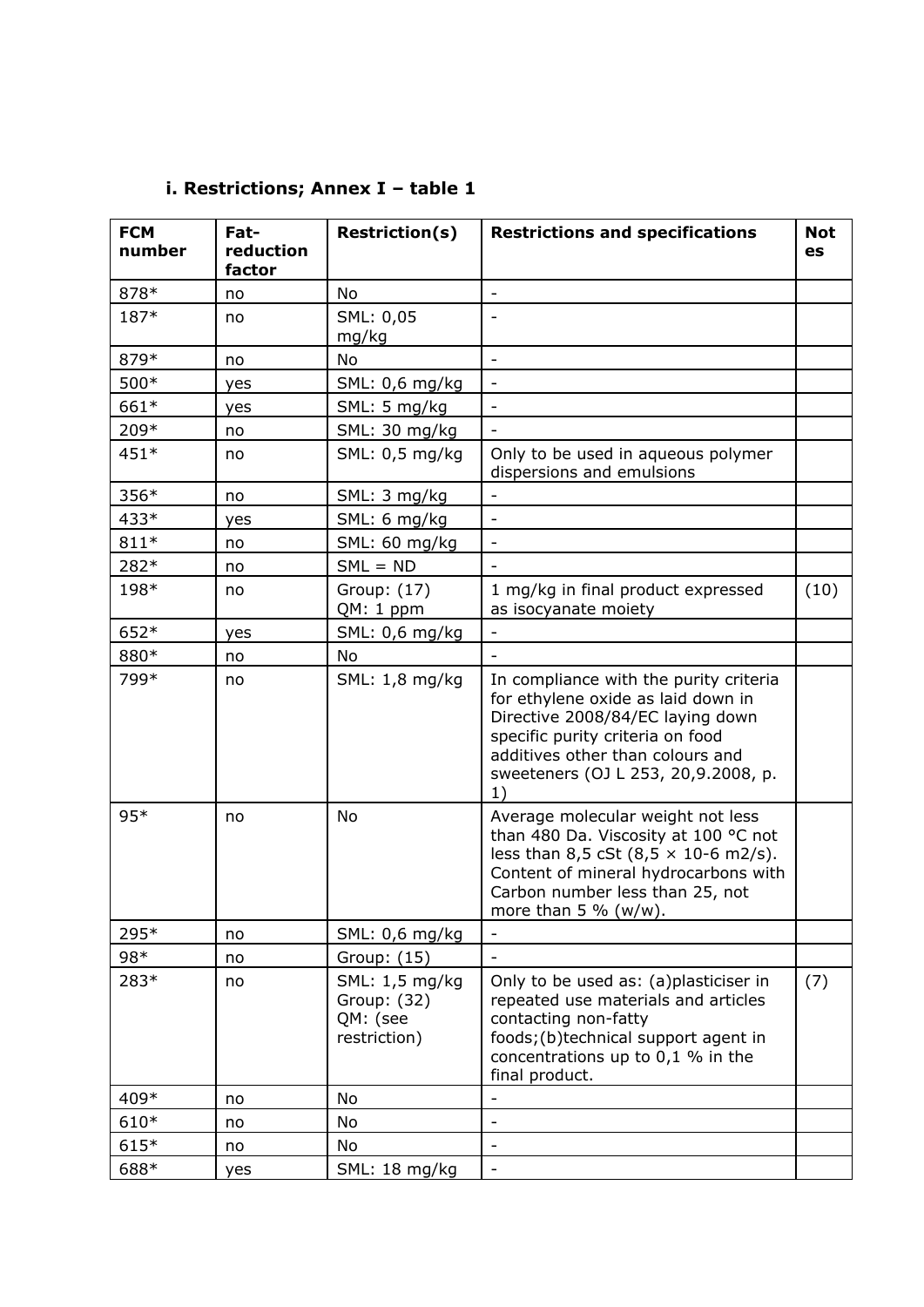| 150*   | no  | Group: (23)              |                                                                                                                                                                                                                                                                                                                                                                                                                                                                                                                                                                                        |      |
|--------|-----|--------------------------|----------------------------------------------------------------------------------------------------------------------------------------------------------------------------------------------------------------------------------------------------------------------------------------------------------------------------------------------------------------------------------------------------------------------------------------------------------------------------------------------------------------------------------------------------------------------------------------|------|
| $411*$ | no  | QM: 2,5 %                | Primary particles of $10 - 300$ nm<br>which are aggregated to a size of 100<br>- 1200 nm which may form<br>agglomerates within the size<br>distribution of 300 nm - mm.<br>Toluene extractables: maximum 0,1<br>%, determined according to ISO<br>method 6209. UV absorption of<br>cyclohexane extract at 386 nm: <<br>0,02 AU for a 1 cm cell or $<$ 0,1 AU<br>for a 5 cm cell, determined according<br>to a generally recognised method of<br>analysis. Benzo(a)pyrene content:<br>max 0,25 mg/kg carbon black.<br>Maximum use level of carbon black in<br>the polymer: $2,5$ % w/w. |      |
| 689*   | yes | SML: 6 mg/kg             |                                                                                                                                                                                                                                                                                                                                                                                                                                                                                                                                                                                        |      |
| $20*$  | no  | Group: (7)               | SML(T) expressed excluding HCl                                                                                                                                                                                                                                                                                                                                                                                                                                                                                                                                                         |      |
| 813*   | no  | SML: 5 mg/kg             | $\overline{\phantom{a}}$                                                                                                                                                                                                                                                                                                                                                                                                                                                                                                                                                               |      |
| 783*   | no  | Group: (32)              |                                                                                                                                                                                                                                                                                                                                                                                                                                                                                                                                                                                        |      |
| $36*$  | no  | No                       | $\overline{\phantom{a}}$                                                                                                                                                                                                                                                                                                                                                                                                                                                                                                                                                               |      |
| $315*$ | no  | SML: 3 mg/kg             | $\overline{\phantom{a}}$                                                                                                                                                                                                                                                                                                                                                                                                                                                                                                                                                               |      |
| 629*   | no  | No                       | $\overline{\phantom{a}}$                                                                                                                                                                                                                                                                                                                                                                                                                                                                                                                                                               |      |
| 185*   | no  | SML: 0,05<br>mg/kg       |                                                                                                                                                                                                                                                                                                                                                                                                                                                                                                                                                                                        |      |
| 292*   | no  | SML: 5 mg/kg             | $\overline{\phantom{a}}$                                                                                                                                                                                                                                                                                                                                                                                                                                                                                                                                                               |      |
| 483*   | no  | SML: 0,05<br>mg/kg       |                                                                                                                                                                                                                                                                                                                                                                                                                                                                                                                                                                                        |      |
| $167*$ | no  | Group: (17)<br>QM: 1 ppm | 1 mg/kg in final product expressed<br>as isocyanate moiety                                                                                                                                                                                                                                                                                                                                                                                                                                                                                                                             | (10) |
| 779*   | yes | SML: 0,05<br>mg/kg       |                                                                                                                                                                                                                                                                                                                                                                                                                                                                                                                                                                                        | (2)  |
| 808*   | no  | SML: 5 mg/kg             | SML including the sum of its<br>hydrolysis products                                                                                                                                                                                                                                                                                                                                                                                                                                                                                                                                    |      |
| 206*   | no  | SML: 0,05<br>mg/kg       |                                                                                                                                                                                                                                                                                                                                                                                                                                                                                                                                                                                        |      |
| 139*   | no  | No                       |                                                                                                                                                                                                                                                                                                                                                                                                                                                                                                                                                                                        |      |
| $9*$   | no  | No                       |                                                                                                                                                                                                                                                                                                                                                                                                                                                                                                                                                                                        |      |
| 575*   | no  | No                       | Viscosity at 25 °C not less than 100<br>cSt $(100 \times 10{-6}$ m2/s)                                                                                                                                                                                                                                                                                                                                                                                                                                                                                                                 |      |
| $372*$ | no  | Group: (17)<br>QM: 1 ppm | 1 mg/kg in final product expressed<br>as isocyanate moiety                                                                                                                                                                                                                                                                                                                                                                                                                                                                                                                             | (10) |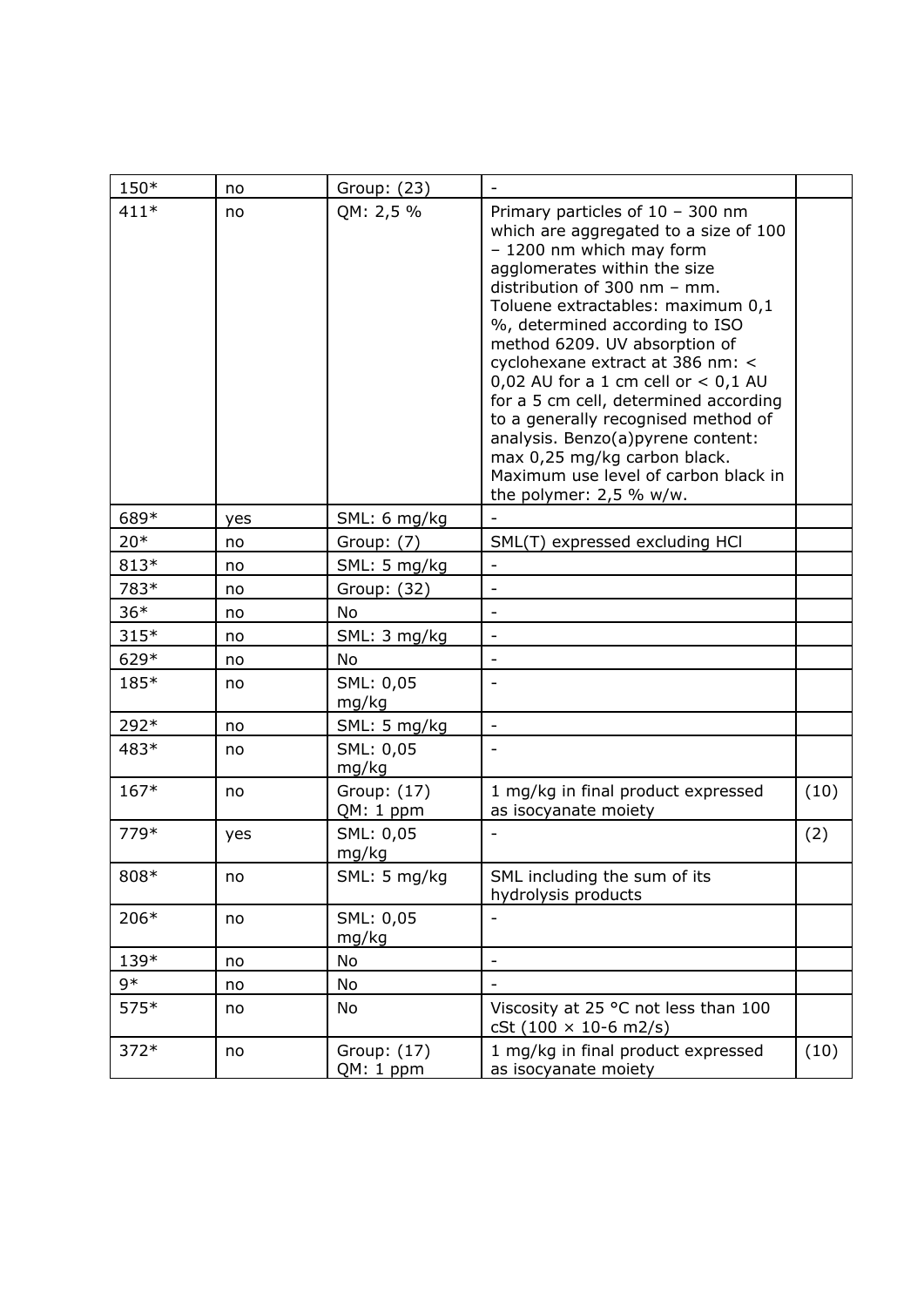| $157*$ | no  | SML: 0,3 mg/kg<br>Group: (32)<br>QM: (see<br>restriction) | Only to be used as: (a)plasticiser in<br>repeated use materials and articles<br>contacting non-fatty<br>foods; (b)technical support agent in<br>polyolefins in concentrations up to<br>0,05 % in the final product.                 | (7) |
|--------|-----|-----------------------------------------------------------|-------------------------------------------------------------------------------------------------------------------------------------------------------------------------------------------------------------------------------------|-----|
| $325*$ | no  | Group: (22)                                               |                                                                                                                                                                                                                                     |     |
| 587*   | yes | SML: 5 mg/kg                                              | ۰                                                                                                                                                                                                                                   |     |
| 819*   | no  | SML: 0,05<br>mg/kg                                        | Not to be used in polymers<br>contacting fatty foods. Not to be used<br>for articles in contact with fatty foods<br>for which simulant D1 and/or D2 is<br>laid down. SML expressed as<br>neodecanoic acid.                          |     |
| $141*$ | no  | SML: 6 mg/kg                                              |                                                                                                                                                                                                                                     |     |
| $741*$ | no  | No                                                        |                                                                                                                                                                                                                                     |     |
| 106*   | no  | No                                                        | -                                                                                                                                                                                                                                   |     |
| 281*   | no  | SML: 0,05<br>mg/kg                                        |                                                                                                                                                                                                                                     |     |
| $19*$  | no  | Group: (7)                                                |                                                                                                                                                                                                                                     |     |
| 504*   | no  | No                                                        | For synthetic amorphous silicon<br>dioxide: primary particles of $1 - 100$<br>nm which are aggregated to a size of<br>$0,1 - 1$ µm which may form<br>agglomerates within the size<br>distribution of $0,3 \mu m$ to the mm<br>size. |     |
| 156*   | no  | Group: (23)                                               |                                                                                                                                                                                                                                     |     |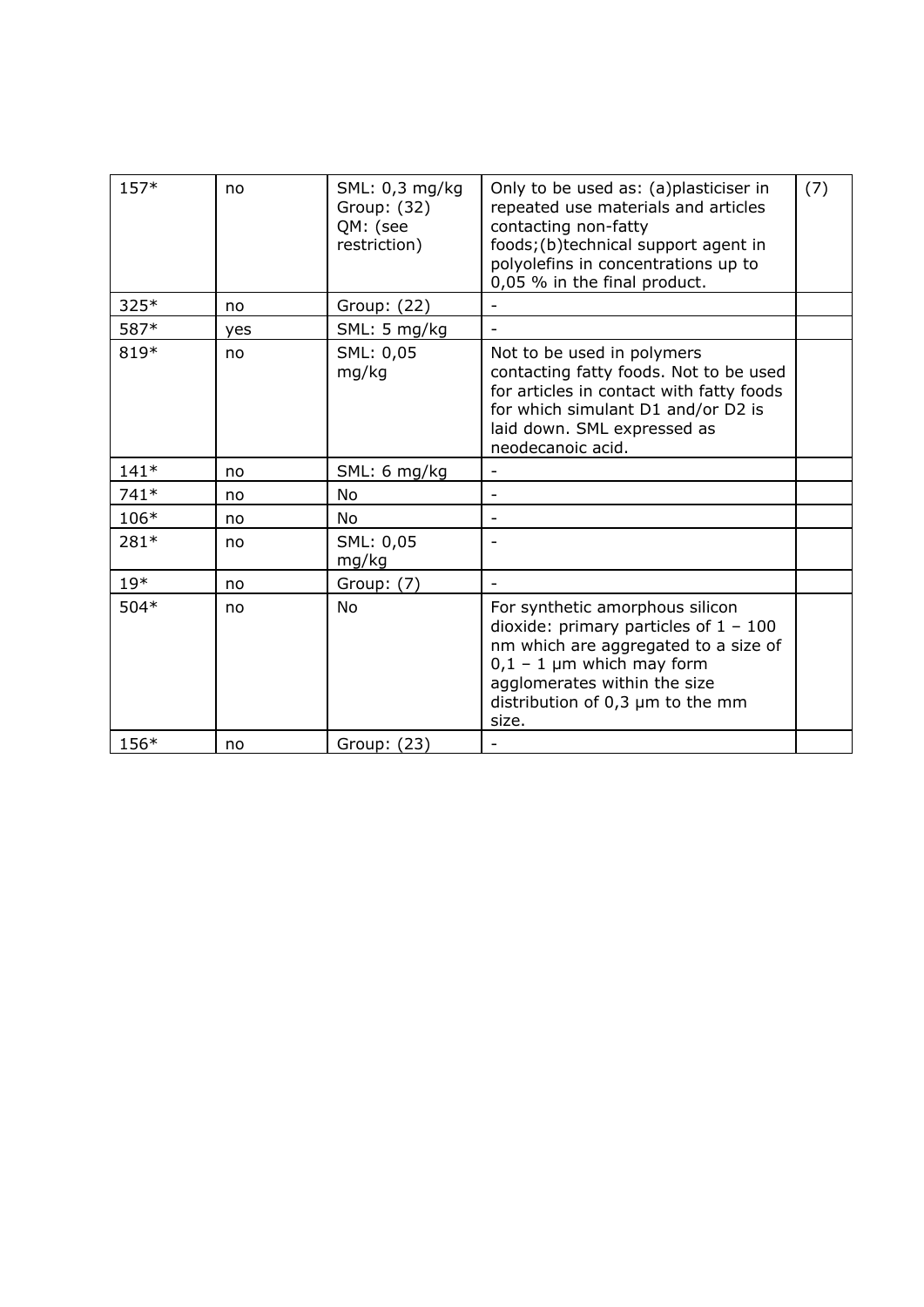| 760*   | no. | SML: 18 mg/kg                | Composition: 4,4'-biphenylene-<br>$bis[0,0-bis(2,4-di-tert-$<br>butylphenyl)phosphonite] (CAS No<br>0038613-77-3) (36-46 % w/w<br>$(*)$ ),4,3'-biphenylene-bis $[0,0-$<br>bis(2,4-di-tert-<br>butylphenyl)phosphonite] (CAS No<br>0118421-00-4) (17-23 % w/w<br>$(*)$ ), 3, 3'-biphenylene-bis $[0,0-$<br>bis(2,4-di-tert-<br>butylphenyl)phosphonite] (CAS No<br>0118421-01-5) (1-5 % w/w $(*)$ ),4-<br>biphenylene-0,0-bis(2,4-di-tert-<br>butylphenyl)phosphonite (CAS No<br>0091362-37-7) (11-19 % w/w<br>$(*)$ ), tris $(2, 4$ -di-tert-<br>butylphenyl)phosphite (CAS No<br>0031570-04-4) (9-18 % w/w<br>$(*)$ ),4,4'-biphenylene-0,0-bis(2,4-di-<br>tert-butylphenyl)phosphonate-0,0-<br>bis(2,4-di-tert-<br>butylphenyl)phosphonite (CAS No<br>0112949-97-0) (< 5 % w/w<br>$(*)$ )(*)Quantity of substance<br>used/quantity of formulationOther<br>specifications: Phosphor content of<br>min. $5,4$ % to max. $5,9$ %, Acid value<br>of max. 10 mg KOH per gram, Melt<br>range of 85-110 °C, |      |
|--------|-----|------------------------------|-------------------------------------------------------------------------------------------------------------------------------------------------------------------------------------------------------------------------------------------------------------------------------------------------------------------------------------------------------------------------------------------------------------------------------------------------------------------------------------------------------------------------------------------------------------------------------------------------------------------------------------------------------------------------------------------------------------------------------------------------------------------------------------------------------------------------------------------------------------------------------------------------------------------------------------------------------------------------------------------------------|------|
| $510*$ | no  | No                           |                                                                                                                                                                                                                                                                                                                                                                                                                                                                                                                                                                                                                                                                                                                                                                                                                                                                                                                                                                                                       |      |
| 207*   | yes | SML: 18 mg/kg<br>Group: (32) |                                                                                                                                                                                                                                                                                                                                                                                                                                                                                                                                                                                                                                                                                                                                                                                                                                                                                                                                                                                                       | (2)  |
| $773*$ | yes | SML: 5 mg/kg                 | SML expressed as sum of the<br>substance itself, its oxidised form<br>$bis(2,4-$<br>dicumylphenyl)pentaerythritol-<br>phosphate and its hydrolysis product<br>(2,4-dicumylphenol)                                                                                                                                                                                                                                                                                                                                                                                                                                                                                                                                                                                                                                                                                                                                                                                                                     |      |
| $147*$ | no  | Group: (22)                  |                                                                                                                                                                                                                                                                                                                                                                                                                                                                                                                                                                                                                                                                                                                                                                                                                                                                                                                                                                                                       |      |
| 354*   | no  | Group: (17)<br>QM: 1 ppm     | 1 mg/kg in final product expressed<br>as isocyanate moiety                                                                                                                                                                                                                                                                                                                                                                                                                                                                                                                                                                                                                                                                                                                                                                                                                                                                                                                                            | (10) |
| 285*   | yes | Group: (13)                  |                                                                                                                                                                                                                                                                                                                                                                                                                                                                                                                                                                                                                                                                                                                                                                                                                                                                                                                                                                                                       |      |
| 132*   | no  | SML: 5 mg/kg                 | $\overline{\phantom{a}}$                                                                                                                                                                                                                                                                                                                                                                                                                                                                                                                                                                                                                                                                                                                                                                                                                                                                                                                                                                              |      |
| 549*   | no  | No                           | $\overline{\phantom{0}}$                                                                                                                                                                                                                                                                                                                                                                                                                                                                                                                                                                                                                                                                                                                                                                                                                                                                                                                                                                              |      |

# **ii. Group restrictions; Annex I – table 2**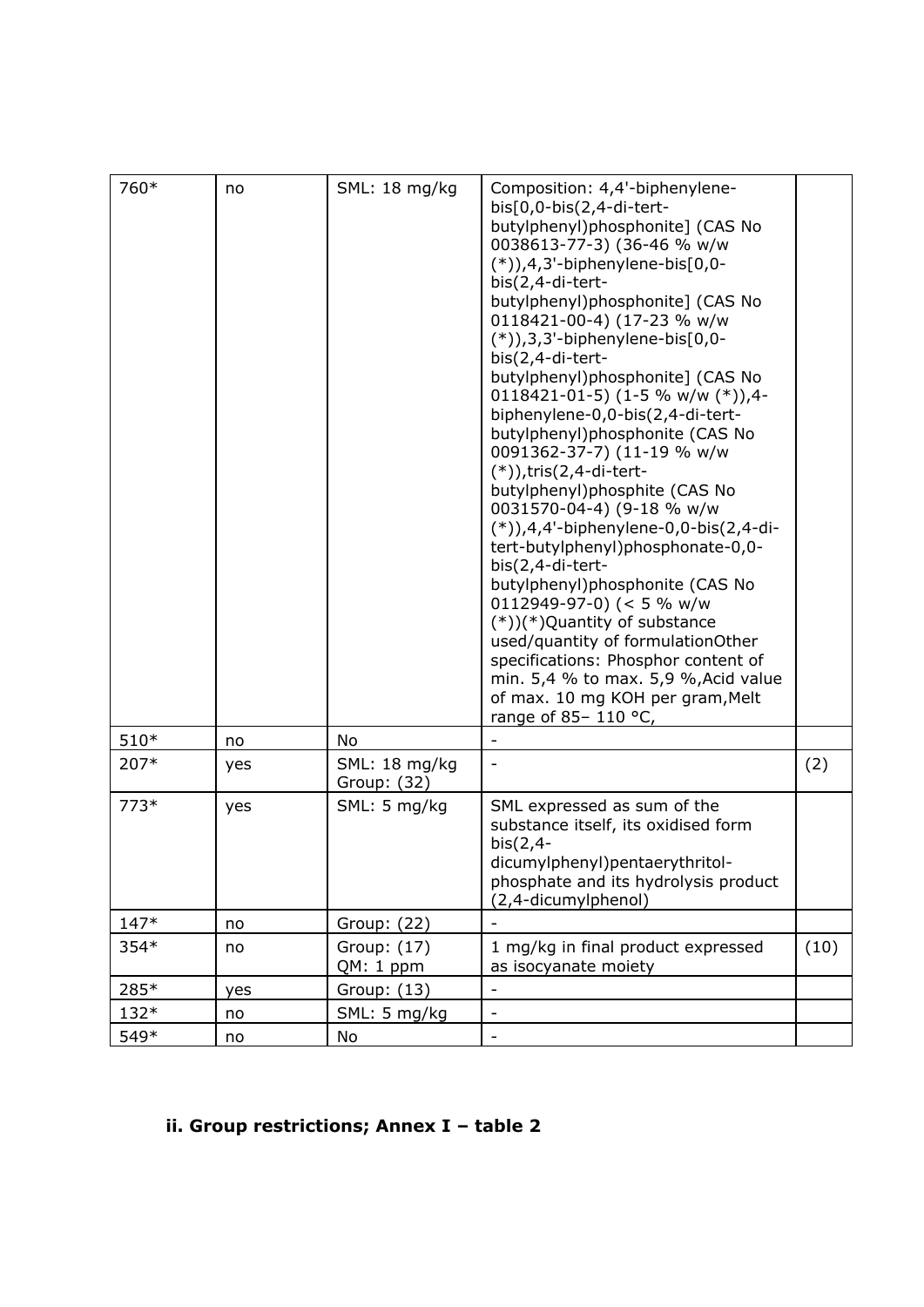| <b>Number</b> | <b>Restriction(s)</b>                                        | Other substances in this<br>group                                                                       |
|---------------|--------------------------------------------------------------|---------------------------------------------------------------------------------------------------------|
| Group (23)    | SML(T) 6 mg/kg; expressed as<br>methacrylic acid.            | 150, 156, 181, 183, 184, 355,<br>370, 374, 439, 440, 447, 457,<br>482                                   |
| Group (22)    | SML(T) 6 mg/kg; expressed as<br>acrylic acid.                | 70, 147, 176, 218, 323, 325,<br>365, 371, 380, 425, 446, 448,<br>456, 636                               |
| Group (7)     | SML(T) 1,2 mg/kg; expressed as<br>tertiary amine.            | 19, 20                                                                                                  |
| Group $(17)$  | SML(T) ND mg/kg; expressed as<br>isocyanate moiety.          | 4, 167, 169, 198, 274, 354, 372,<br>460, 461, 475, 476, 485, 490,<br>653                                |
| Group $(13)$  | SML(T) 1,5 mg/kg; expressed as<br>the sum of the substances. | 163, 285                                                                                                |
| Group (32)    | SML(T) 60 mg/kg; expressed as<br>the sum of the substances.  | 8, 72, 73, 138, 140, 157, 159,<br>207, 242, 283, 532, 670, 728,<br>729, 775, 783, 797, 798, 810,<br>815 |
| Group $(15)$  | SML(T) 15 mg/kg; expressed as<br>formaldehyde.               | 98, 196                                                                                                 |

# **iii. Notes on verification of compliance; Annex I – table 3**

| <b>Number</b> | <b>Note</b>                                                                                                                      |
|---------------|----------------------------------------------------------------------------------------------------------------------------------|
| Note (10)     | Verification of compliance by residual content per food contact<br>surface area (QMA) in case of reaction with food or simulant. |
| Note $(2)$    | There is a risk that the SML or OML could be exceeded in fatty food<br>simulants.                                                |
| Note $(7)$    | If testing in food is performed, Annex V 1.4 shall be taken into<br>account.                                                     |

## **D. Limits and restrictions as listed in Regulation (EU) No 10/2011, Annex II, Metals**

| Name /                | <b>Restriction</b>                  | <b>Maximum</b> | <b>Screening</b> | <b>Migration</b> |
|-----------------------|-------------------------------------|----------------|------------------|------------------|
| <b>Element</b>        |                                     | concentration  | method           | results          |
| Aluminium<br>$(AI)^*$ | 1 mg/kg<br>food or food<br>simulant | -              | Other            | -                |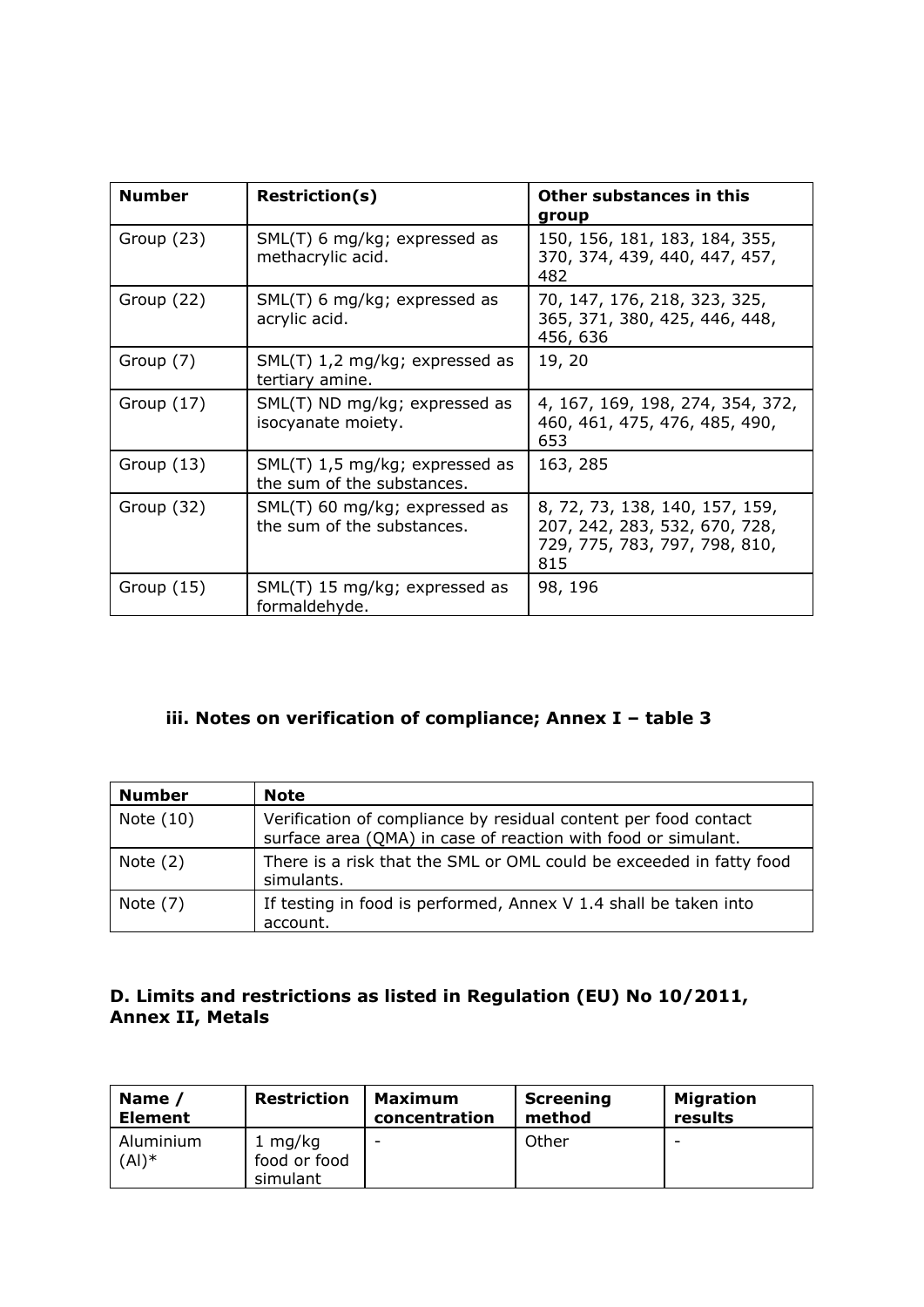| Zinc $(Zn)^*$ | 5 mg/kg<br>food or food<br>simulant (EU<br>10/2011,<br>amended by<br>EU<br>2016/1416;<br>shall apply<br>from<br>September<br>14, 2018) |         | Other                |  |
|---------------|----------------------------------------------------------------------------------------------------------------------------------------|---------|----------------------|--|
| Iron (Fe) $*$ | 48 mg/kg<br>food or food<br>simulant.                                                                                                  | 0,570 % | Migration<br>testing |  |
| Copper (Cu)*  | 5 mg/kg<br>food or food<br>simulant.                                                                                                   | 0,026 % | Migration<br>testing |  |

# **E. Limits and restrictions as listed in Regulation (EC) No 10/2011, Annex II, Primary Aromatic Amines**

This Product may contain Primary Aromatic Amines according to Annex II: NO

# **F. Compliance confirmation**

This Product complies with the limits and restrictions in points 6A, 6C, 6D and 6E within this document, based on worst-case calculations, migration modeling or migration testing.

Specific migration is tested under the following conditions:

| <b>Test conditions</b> |                                                    |                         |                           |  |  |
|------------------------|----------------------------------------------------|-------------------------|---------------------------|--|--|
| Contact<br>time:       | Above 6 months at<br>room temperature and<br>below | Contact<br>temperature: | 10 days at 60 $\degree$ C |  |  |
| Test time:             | 10 days at 60 $\degree$ C                          | Test temperature:       | 60°C                      |  |  |

The following substances with limitations in this Product have not yet been risk assessed by Us and therefore need to be evaluated by the downstream user based on the information listed below:

#### **i. Non-listed substances**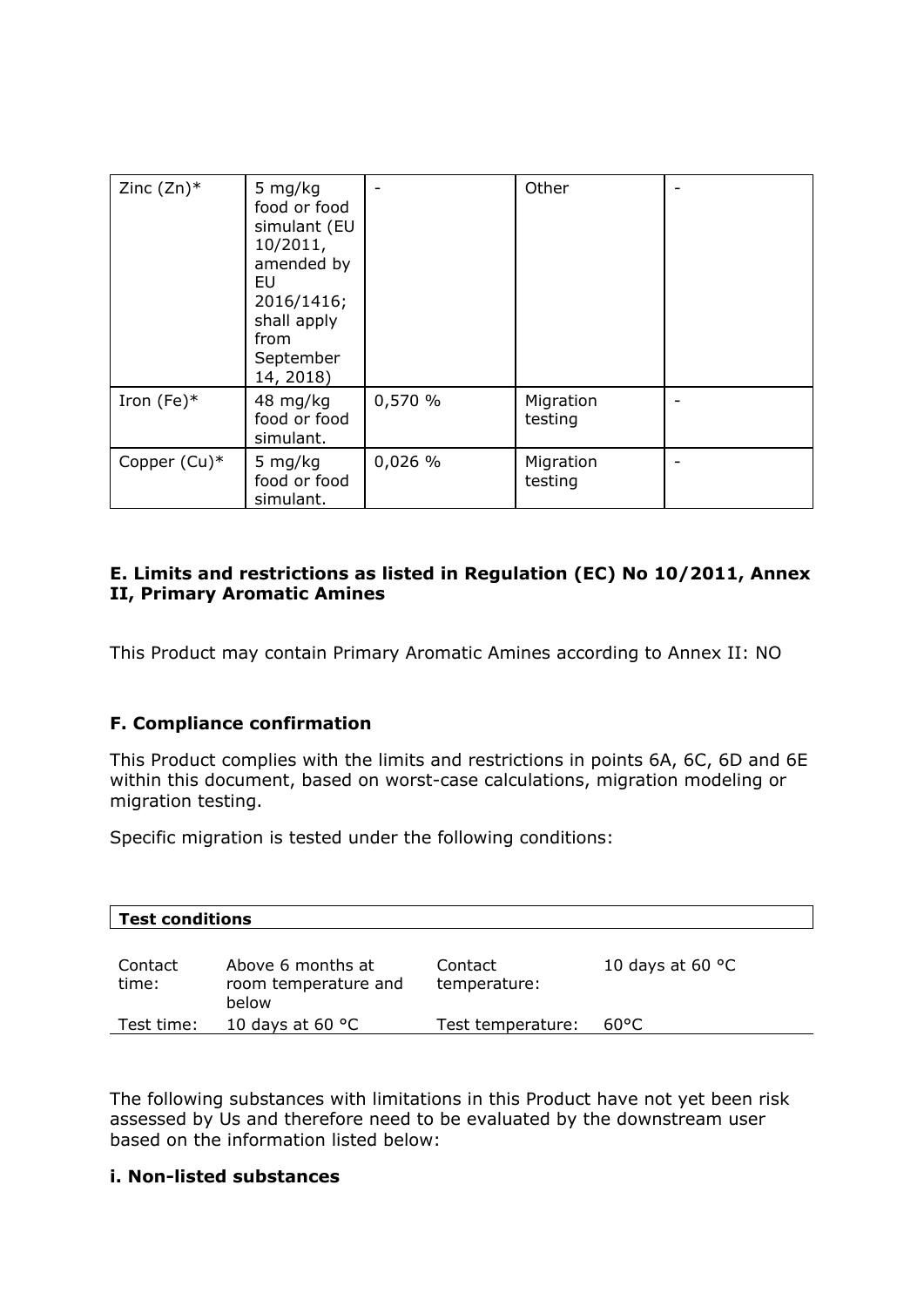All substances comply with the applicable limitations.

# **ii. Substances listed in Regulation (EU) No 10/2011, Annex I**

All substances comply with the applicable limitations.

# **iii. Substances listed in Regulation (EU) No 10/2011, Annex II, Metals**

All metals comply with the applicable limitations.

# **iv. Substances listed in Regulation (EU) No 10/2011, Annex II, Primary Aromatic Amines**

Primary Aromatic Amines will not migrate in detectable quantities above the detection limit of 0.01mg/kg.

## **G. Inks, coatings or adhesives**

In case this Product is printed on, covered by a coating, or if different layers are held together by adhesives, We confirm that substances listed in Annex I, coming from inks, adhesives or coatings used in this Product, comply with the relevant restrictions.

This Product may contain substances with limitations listed in the tables under 6A or 6B within this document coming from inks, adhesives or coatings but may not be identified as such by Our suppliers.

# **7. Dual Use Additive(s)**

A substance is defined as a "Dual Use Additive" if the chemical identity of the plastic additive matches that of an authorized food additive or flavoring, regardless of its purity or whether or not the substance is subject to a restriction in food and/or in the plastic. In the case of salts it is the salt that matters, not the authorized acid, phenol or alcohol.

| Number (E or<br>FL) | Name                               | Maximum<br>concentration |
|---------------------|------------------------------------|--------------------------|
| E 475               | Polyglycerol esters of fatty acids | -                        |
| E 170               | Calcium carbonate                  | $\overline{\phantom{a}}$ |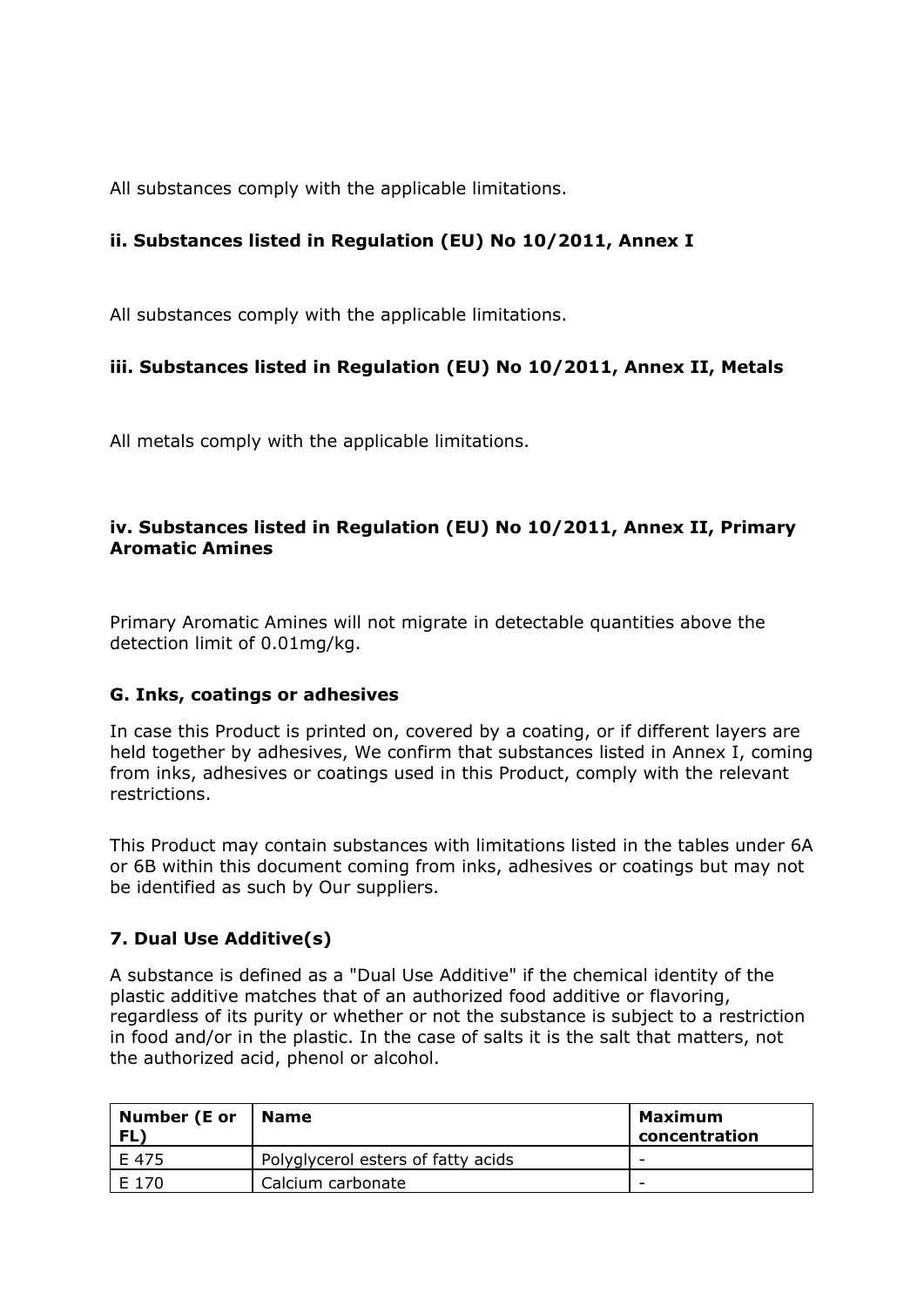| E 319  | Tertiary-butyl hydroquinone (TBHQ)                                                |           |
|--------|-----------------------------------------------------------------------------------|-----------|
| E 551  | Silicon dioxide                                                                   |           |
| E 321  | Butylated hydroxytoluene (BHT)                                                    |           |
| E 553b | Talc                                                                              |           |
| E 527  | Ammonium hydroxide                                                                |           |
| E 470a | Sodium, potassium and calcium salts of fatty<br>acids (example: Calcium Stearate) |           |
| E 322  | Lecithins                                                                         |           |
| E 172  | Iron oxides and hydroxides                                                        | 0,815 %   |
| E 470b | Magnesium salts of fatty acids                                                    | 0,026 ppm |
| E 330  | Citric acid                                                                       |           |
| E 171  | Titanium dioxide                                                                  |           |
| E 503  | Ammonium carbonates                                                               |           |
| E 900  | Dimethyl polysiloxane                                                             |           |
| E 572  | Calcium stearate                                                                  |           |
| E 914  | Oxidised polyethylene wax                                                         | 0,175%    |
| E 558  | <b>Bentonite</b>                                                                  |           |
| E 471  | Mono-and diglycerides of fatty acids                                              |           |

The purity of the Dual Use Additives used in this Product respect the purity criteria set out in Annex I of Regulation (EU) No 10/2011.

## **8. Specifications for use**

#### **Specifications of use as regards of type or types of food**

All aqueous, acidic and alcoholic foods, foods which contain free fats at the surface and milk products

#### **Specifications for use as regards of time and temperature of treatment and storage of food**

Testing for 10 days at 60 °C shall cover storage above 6 months at room temperature and below, including hot-fill conditions and/or heating up to 70 °C  $\leq$  T  $\leq$  100 °C for maximum t =  $120/2$ <sup> $\wedge$ </sup>((T-70)/10) minutes.

#### **Any other limitations of use**

Compliant with the provisions within Regulation (EU) No 10/2011 for infants and young children: YES

Compliant with the provisions within Regulation (EU) No 10/2011 for repeated-use articles: YES